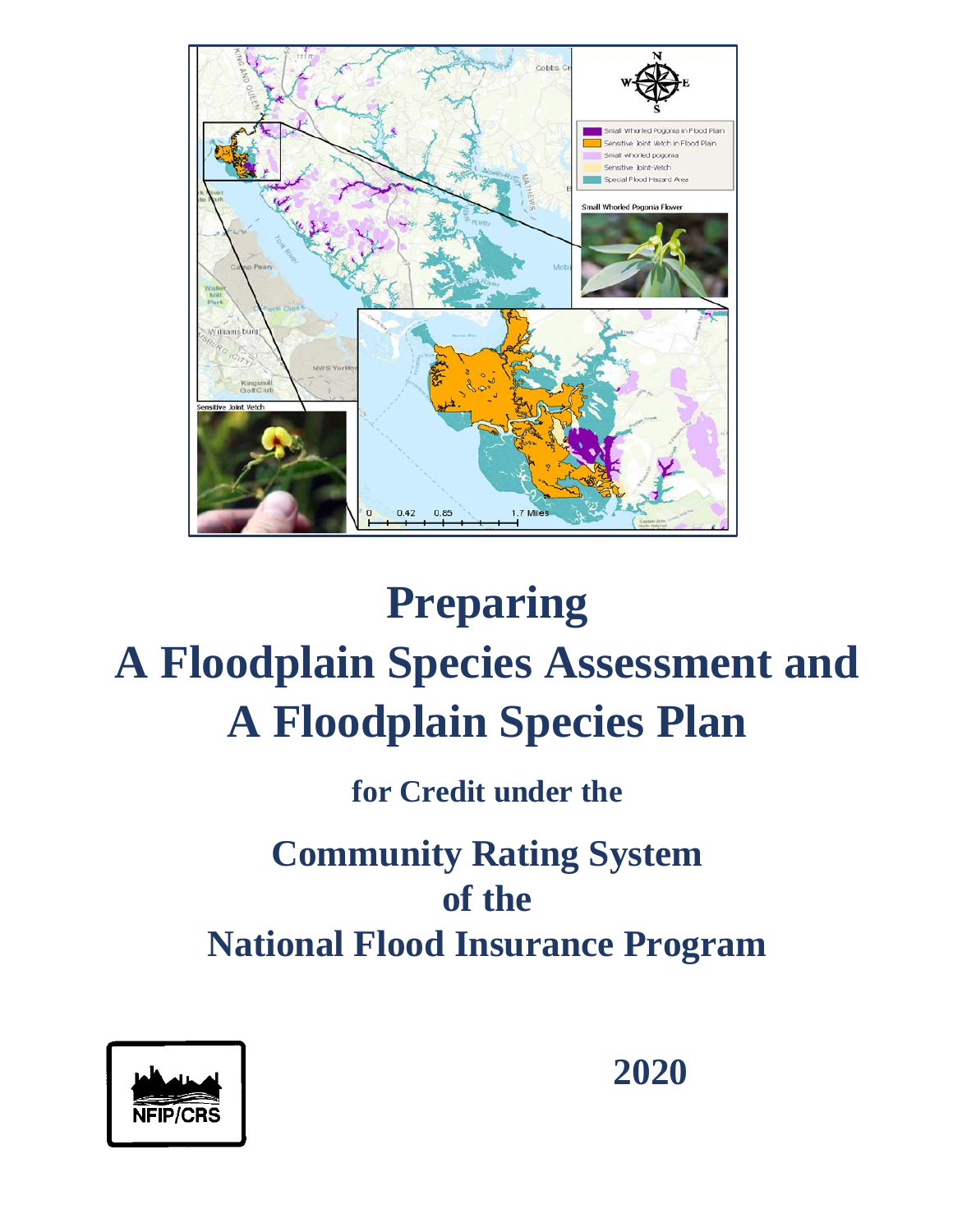#### **About this guide:**

This document was developed by the Insurance Services Office, Inc. (ISO), lead service provider to the Federal Emergency Management Agency for the National Flood Insurance Program's Community Rating System. Any questions should be directed to the ISO/CRS Specialist, the FEMA Regional Office, or to *nfipcrs@iso.com*.

Cover graphic from the Floodplain Species Assessment and Plan of Gloucester County and James City County, Virginia.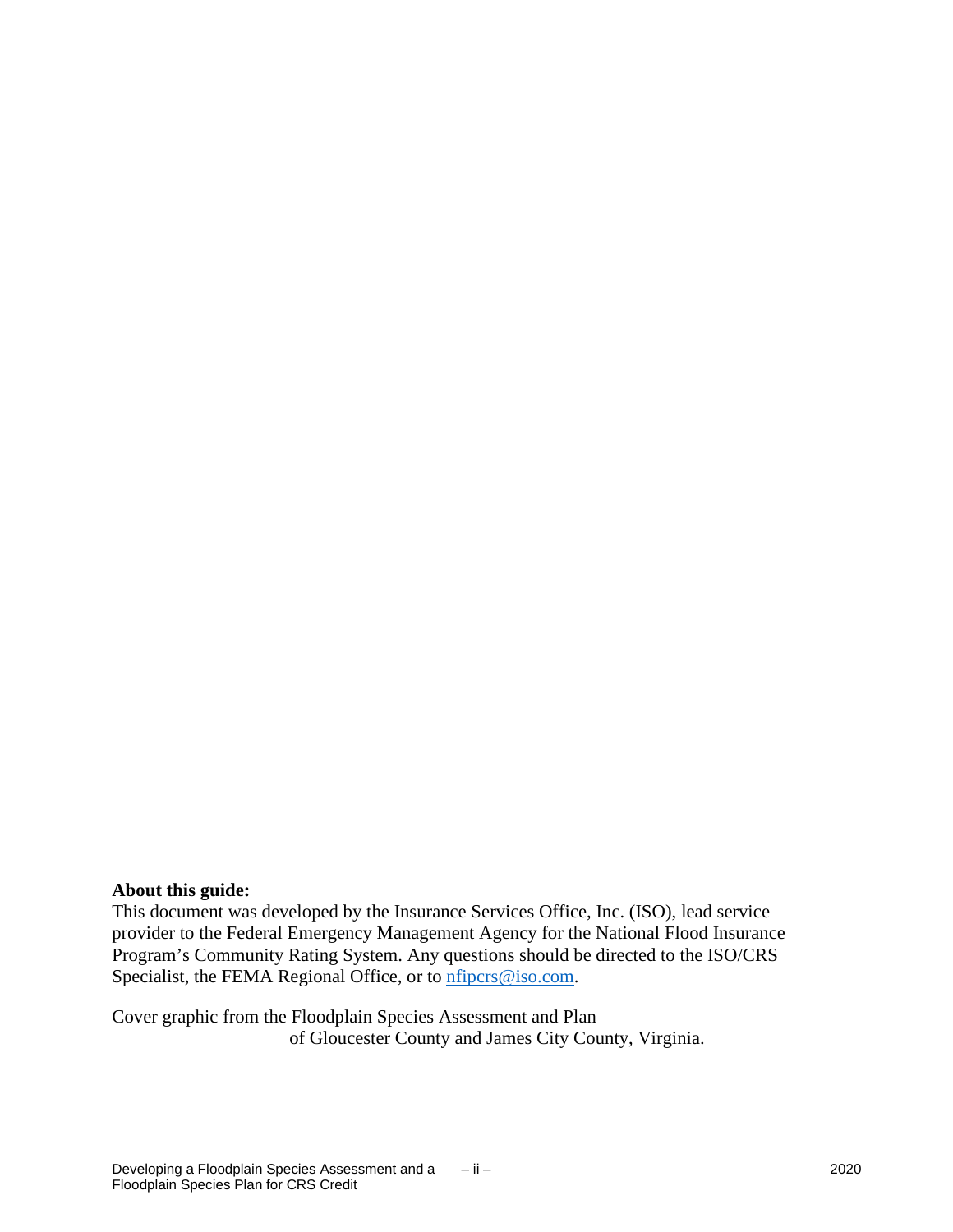## **Contents**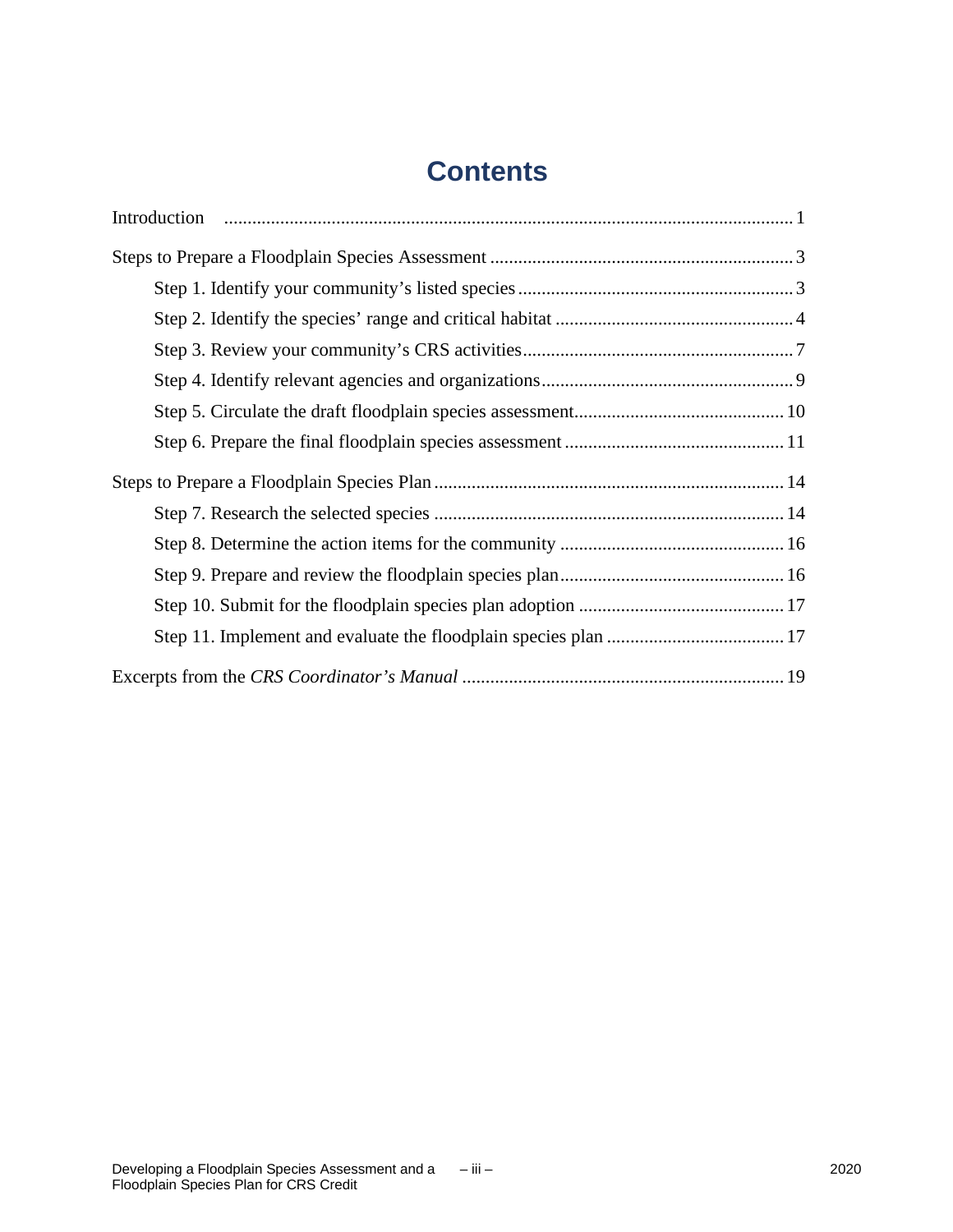## **Introduction**

The Endangered Species Act of 1973 (16 *U.S.C.* §1531–1544) reflected the widespread concern that many of our nation's native plants and animals were in danger of becoming extinct. Among other things, the Act charged two federal agencies to identify threatened and endangered species and determine ways to help them recover their populations:

- The Department of Interior's U.S. Fish and Wildlife Service (FWS) has primary responsibility for terrestrial and freshwater organisms, and
- The Department of Commerce's National Marine Fisheries Service (NMFS) is responsible for marine wildlife, such as whales, and anadromous fish, such as salmon.

Together, these two agencies are referred to as "the Services" in this document. Other terms used in this document are defined on the next page.

An assessment of floodplain species and a plan of action based on that assessment are credited under the Community Rating System (CRS) of the National Flood Insurance Program (NFIP) to encourage and recognize community actions to protect species listed pursuant to the Endangered Species Act, protect their critical habitat and habitat in general, and help those species recover. The "floodplain species assessment" is the first step. It starts the process of learning which species that are listed or proposed for listing by the Services and which associated critical habitats may be present within the community.

The second step is the "floodplain species plan." For the plan, further research is conducted on selected species identified in the floodplain species assessment and a more detailed plan is developed with input and assistance from subject-matter experts. The plan identifies actions the community will pursue to support conservation and recovery of those species.

CRS credit is provided for both the floodplain species assessment (element FSA) and the floodplain species plan (element FSP) under Activity 510 (Floodplain Management Planning), found in Section 512.c, Natural Functions Plan, of the 2021 *Addendum to the CRS Coordinator's Manual, 2017 Edition*. Both credits are optional, but a floodplain species assessment credited in element FSA is a prerequisite for element FSP credit. The relevant parts of Section 512.c are included in this guide, beginning on page19.

This document provides guidance on the credit criteria in Section 512.c, and refers to three examples that also may be helpful and are available on the [CRS Resources website.](https://crsresources.org/500-2/) The three floodplain species assessments and floodplain species plans were prepared by the City of Monroe, Washington; Jefferson Parish, Louisiana; and Gloucester County and James City County, Virginia (a multi-jurisdictional document). All three are drafts and have not yet been submitted for adoption. However, they provide formats and language for documents describing floodplain species assessments and floodplain species plans that would qualify for the CRS credit.

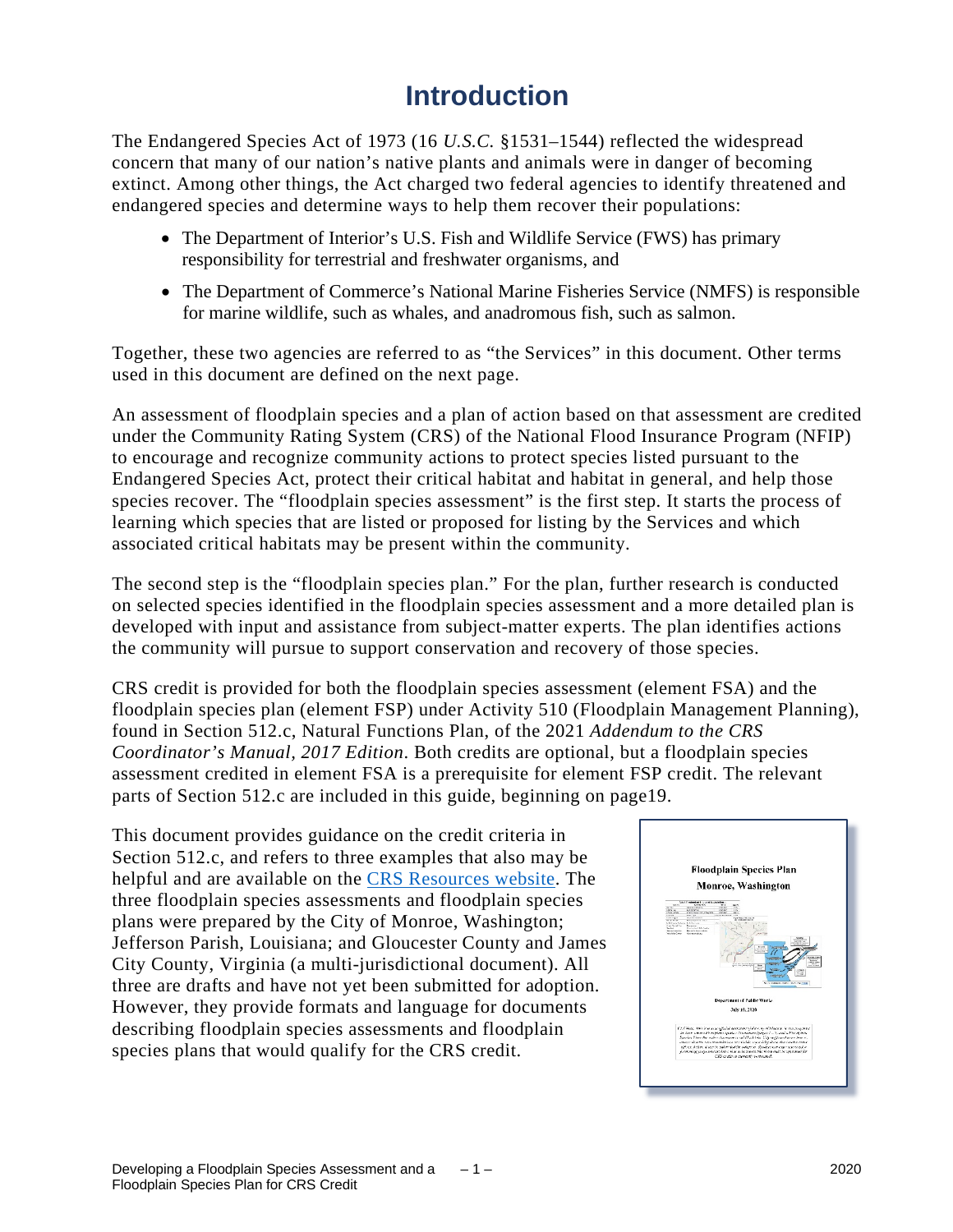#### **Terms Used in this Document**

**Endangered—**A species that is in danger of extinction throughout all or a significant portion of its range.

**Threatened—**A species that is likely to become endangered within the foreseeable future.

- **Listed species—**A species that has gone through a formal process of being identified for protection under the Endangered Species Act based on the best scientific information available. All species of plants and animals, except pest insects, are eligible for listing as endangered or threatened. A species may also be proposed for listing. In this document, species proposed for listing and species actually listed are all treated as "listed."
- **Proposed species—**Any species of fish, wildlife, or plant that is proposed in the *Federal Register* to be listed pursuant to Section 4 of the Endangered Species Act (16 *U.S.C.* §1533). In this document, species proposed for listing and species actually listed are all treated as "listed."
- **Range—**The general geographical area within which a species can be found at the time either the U.S. Fish & Wildlife Service or the National Marine Fisheries Service makes a status determination. The range includes those areas used throughout all or part of the species' life cycle.
- **Habitat—**The natural components of an ecosystem that are essential for a species' survival, including food, cover, and water. As used in this guidance, "habitat" is used to mean all such areas needed by species in general.
- **Critical habitat—**Specific geographic areas that contain features essential to the conservation of a listed species and that may require special management and protection. Critical habitat may also include areas that are not currently occupied by the species but will be needed for its recovery.
- **Recover—**The ultimate goal is for a species to "recover" so that it no longer needs protection under the Endangered Species Act or similar state or local laws. Recovery plans describe the steps needed to restore a species to ecological health.

Two other references should be used with this guidance document:

- The *CRS Coordinator's Manual* has the credit criteria for element FSA and element FSP and explains the other activities and elements mentioned here. It can be downloaded from the [CRS Resources website.](https://crsresources.org/manual/)
- The *FRESH User's Guide* provides instructions on how to obtain the data and maps needed for the floodplain species assessment from the Flood Risk and Endangered Species Habitat (FRESH) mapping tool. The mapping tool can be accessed at the [FEMA website.](https://fema.maps.arcgis.com/apps/webappviewer/index.html?id=c01581a28192417b90b7898ebc323c5c) The *FRESH User's Guide* can be downloaded from the [CRS Resources website.](https://crsresources.org/500-2/)

It is recommended that you check with other offices in your community that may have expertise in threatened and endangered species and their habitat. Often, parks and stormwater management offices have such personnel. They may have additional references as well as contacts with the organizations that need to be listed in step 4.2, below. They could even help prepare your assessment and plan.

Questions about credit for element FSA, element FSP, and other aspects of the CRS should be submitted to your ISO/CRS Specialist (a list can be found on the [CRS Resources](https://crsresources.org/100-2/) website. He or she then can forward questions and concerns to the CRS technical reviewer as needed.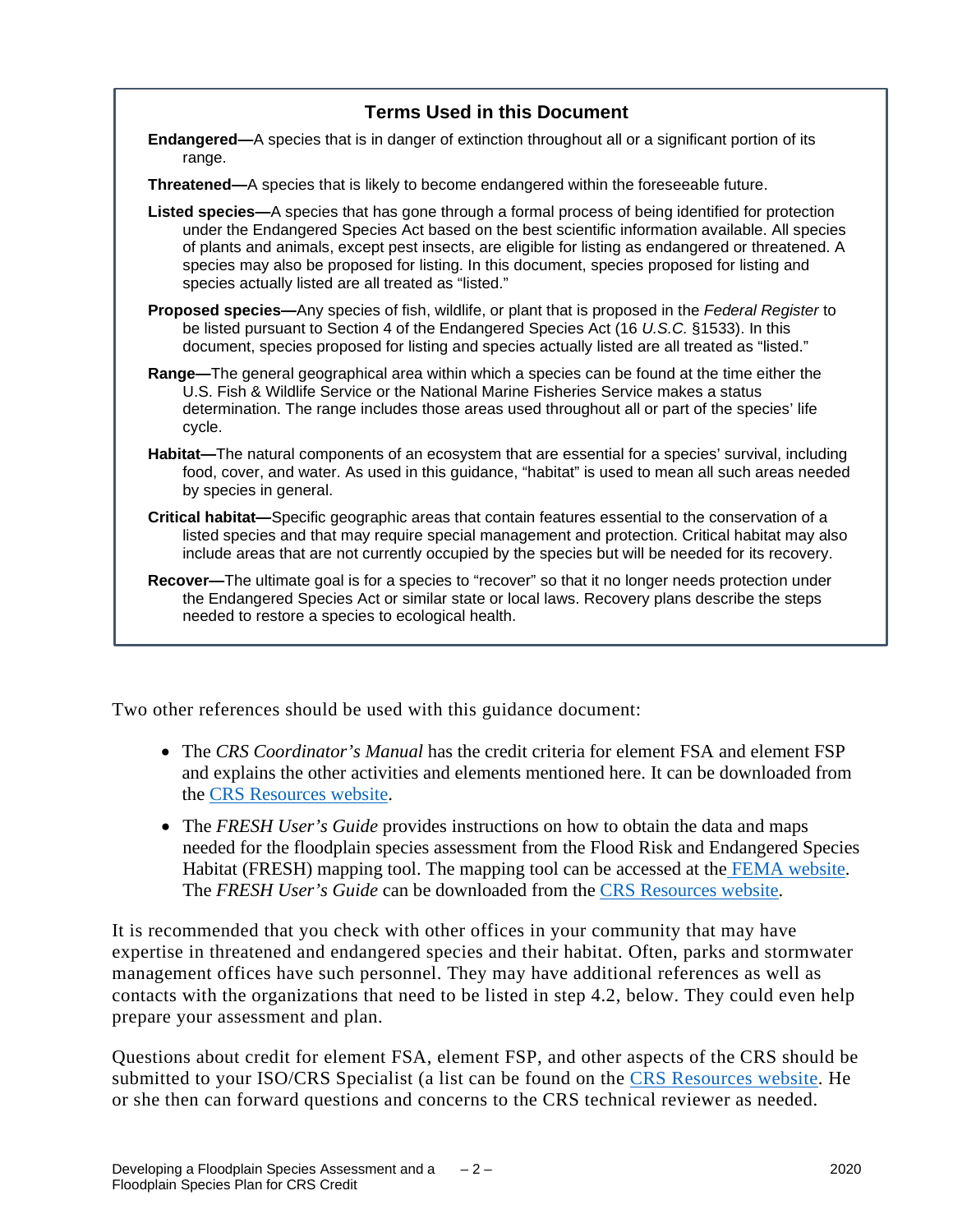## **Steps to Prepare a Floodplain Species Assessment**

#### **Step 1. Identify your community's listed species.**

**Objective:** Identify the federally listed threatened and endangered species that have range or critical habitat in your community.

Steps 1 and 2 should be completed using the Flood Risk and Endangered Species Habitat (FRESH) mapping tool (see the *FRESH User's Guide*). For FWS-listed species, these two steps can also be done on FWS's [Information for Planning and Conservation website](https://ecos.fws.gov/ipac/) (IPaC). For marine and anadromous species, the local or regional NMFS office can provide information in addition to what is found on FRESH.

- 1.1. Locate your community. See the *FRESH User's Guide* or the guidance in IPaC.
- 1.2. Outline your area of interest.

The area of interest is normally your community's corporate limits. If your community's CRS credited activities apply beyond your corporate limits, outline the area of extraterritorial jurisdiction. Corporate limits can be displayed in FRESH by turning on the "CRC\_Community\_Layers\_May\_2017–CRS Community Layer May 2017" layer.

An exact match along the corporate limits or extraterritorial jurisdiction is not vital. When outlining your area of interest, you should stay just inside the limits and not have any part of your line stray outside, especially not outside your county boundary. If that happens, you may get a false reading of a species that does not have range in your community.

1.3. Identify the listed species in your community.

For the purposes of this guide and CRS credit, "listed species" includes species that have been listed or are proposed for listing by either or both of the Services. At its option, a community may also include other species listed or proposed for listing by its state counterparts to the Services, as long as all federally listed species are included. An example is the Vaux's swift that Monroe, Washington, included in its floodplain species plan.

Under "Generating a Report," the *FRESH User's Guide* shows how to obtain the names of species that have been listed or proposed for listing by the two Services with range in your area of interest. You will get a report that will include:

- The map of your area of interest.
- Two lists of species with critical habitat in your area of interest (if any). One list will note "(Proximity)," which you can disregard along with the "Distance" information. The information in the other list, common name, scientific name, and listing status is sufficient for the table. Some species, especially fish, will have the words "Linear Features." This means the critical habitat will be displayed as a line, usually a river channel, rather than as an area.
- Next will be a table of the species listed by FWS that have range in your area of interest.
- The last series of tables will be the species listed by NMFS that have range in your area of interest.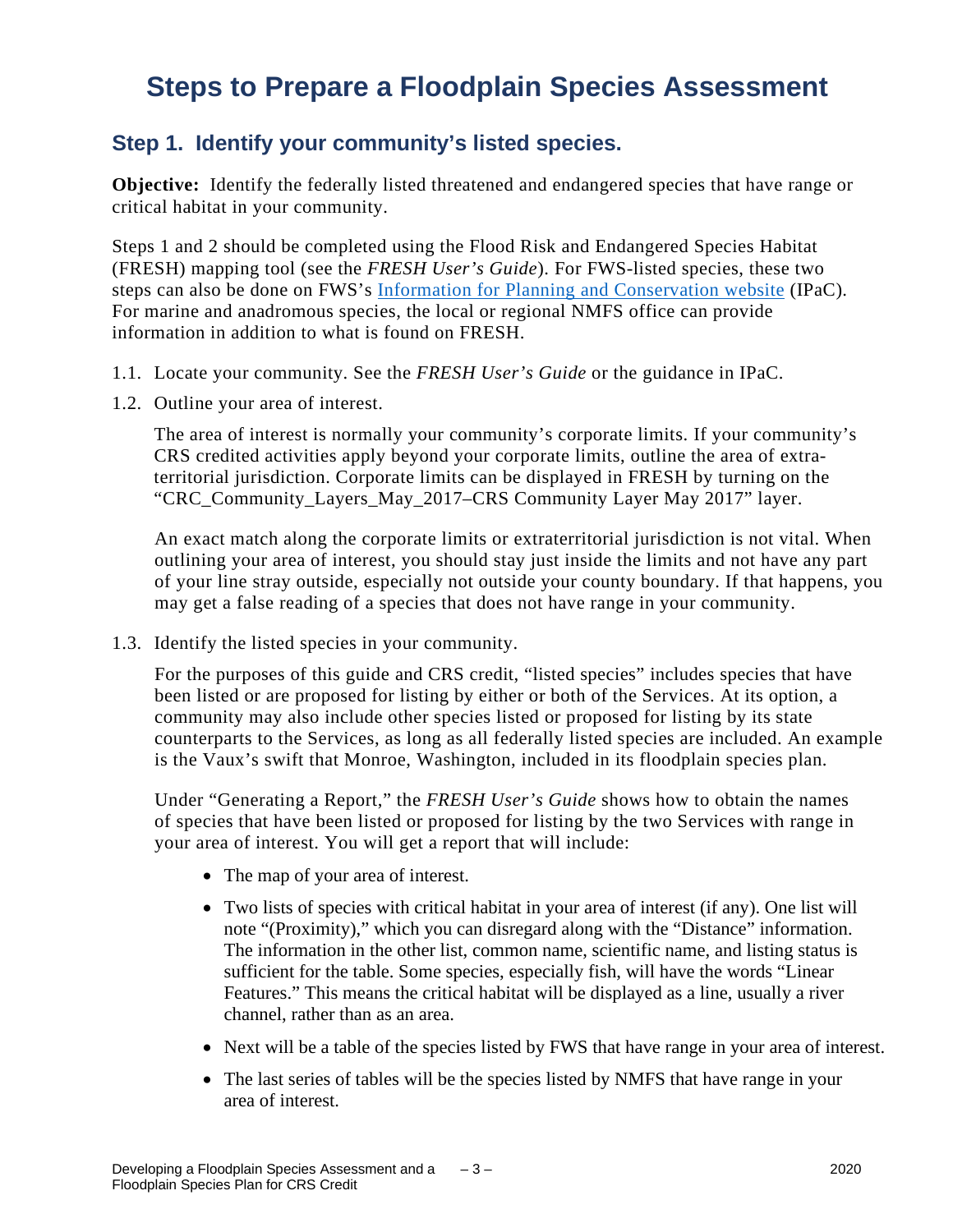Note that the *FRESH User's Guide* has a "Tip" on another way to obtain this information.

1.4. List the species and the listing agency.

The species could be listed in a table or other format that makes it easy to see the whole list. An example is the table from the Jefferson Parish floodplain species assessment below. Species that are listed by both Services should be noted as a "joint" listing.

The full inventory of all the species in your area of interest needs to be shown in step 1. However, if community staff with expertise in the species on the list conclude that one or more of the listed or proposed species does not need to be addressed, the community need not include such species in the rest of the steps. The decision to omit those species should be stated and explained in the floodplain species assessment document.

| Table 1. Threatened and Endangered Species in Jefferson Parish |                                         |                            |               |  |  |  |  |  |  |
|----------------------------------------------------------------|-----------------------------------------|----------------------------|---------------|--|--|--|--|--|--|
| <b>Species</b>                                                 | <b>Scientific Name</b>                  | <b>Status</b>              | <b>Agency</b> |  |  |  |  |  |  |
| Atlantic (Gulf) Sturgeon                                       | Acipenser oxyrinchus desotoi            | Threatened                 | <b>NMFS</b>   |  |  |  |  |  |  |
| Eastern Black Rail                                             | Laterallus jamaicensis ssp. jamaicensis | <b>Proposed Threatened</b> | <b>FWS</b>    |  |  |  |  |  |  |
| Hawksbill Sea Turtle                                           | Eretmochelys imbricata                  | Endangered                 | Joint         |  |  |  |  |  |  |
| Kemp's Ridley Sea Turtle                                       | Lepidochelys kempii                     | Endangered                 | Joint         |  |  |  |  |  |  |
| Leatherback Sea Turtle                                         | Dermochelys coriacea                    | Endangered                 | Joint         |  |  |  |  |  |  |
| Loggerhead Sea Turtle                                          | Caretta caretta                         | Threatened                 | Joint         |  |  |  |  |  |  |
| Pallid Sturgeon                                                | Scaphirhynchus albus                    | Endangered                 | <b>FWS</b>    |  |  |  |  |  |  |
| <b>Piping Plover</b>                                           | Charadrius melodus                      | Threatened                 | <b>FWS</b>    |  |  |  |  |  |  |
| <b>Red Knot</b>                                                | Calidris canutus rufa                   | Threatened                 | <b>FWS</b>    |  |  |  |  |  |  |
| West Indian Manatee                                            | <b>Trichechus manatus</b>               | Threatened                 | <b>FWS</b>    |  |  |  |  |  |  |

**Jefferson Parish's table showing the species and their listing agencies.**

#### **Step 2. Identify the species' range and critical habitat.**

**Objective:** Map the species' range and critical habitat in relation to your floodplain.

2.1. Map your FWS-listed species.

FRESH can produce a layer depicting the range for each species. Each species summary in IPaC has a link to more information at FWS's Environmental [Conservation Online](https://ecos.fws.gov/ecp)  [System website](https://ecos.fws.gov/ecp) (ECOS). The species profiles on the ECOS site include maps of the species' range and critical habitat.

All species identified by FRESH have a range map, but for many species either no critical habitat has been designated or the critical habitat has been designated but does not lie within your community. To get a range map for each species in FRESH, follow the "Tip" at the end of the section on "Generating a Report," but do not click on the box for the "Threatened and Endangered Species Ranges" layer or all the species' range maps will show at once. Instead, choose "View in Attribute Table" from the drop-down menu.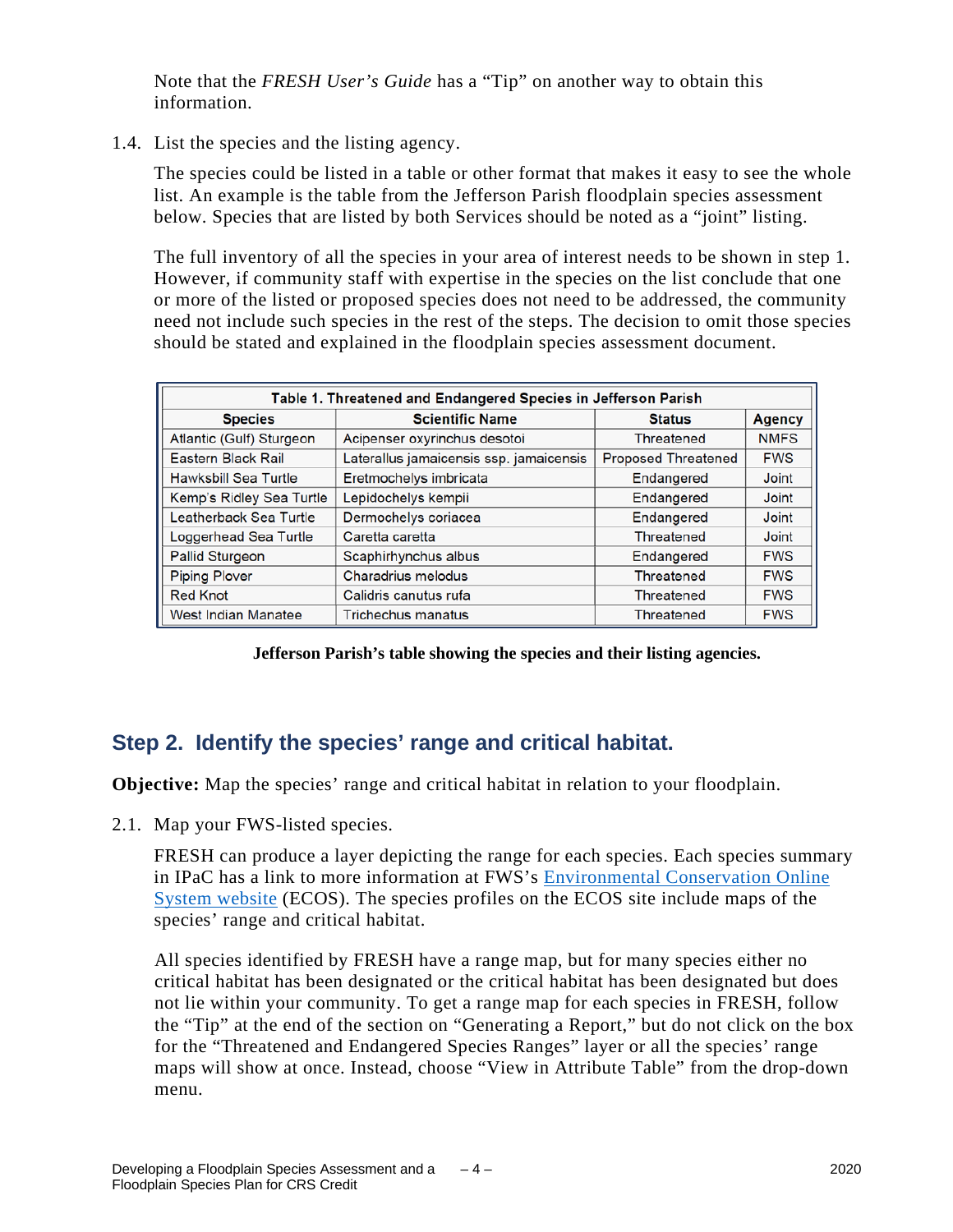The list of FWS species will appear at the bottom of the screen. Click the square to the left of the species' name and the range will show in light blue. Click the "X" in "Clear Selection" and then click on the next species. It's a good idea to capture a screen shot of each display.

In general, there are two types of range maps:

- County or state-wide—FRESH shows the entire area of interest (and maybe the entire screen) as "range." ECOS produces a map like the one on the left, below. This also applies to aquatic species that may have "watershed-wide" ranges.
- Refined range maps—These may cover only part of the community. FRESH and ECOS show the areas that have been identified as range for the species. An ECOS map appears on the right, below. A FRESH example is centered below that.



**An ECOS map showing the piping plover's range, which covers entire states**



**An ECOS map showing the range of the sensitive joint-vetch (a plant that prefers coastal marshes) in Gloucester County, Virginia**



**This FRESH map shows the range of the sensitive joint-vetch in another part of Gloucester County, Virginia.**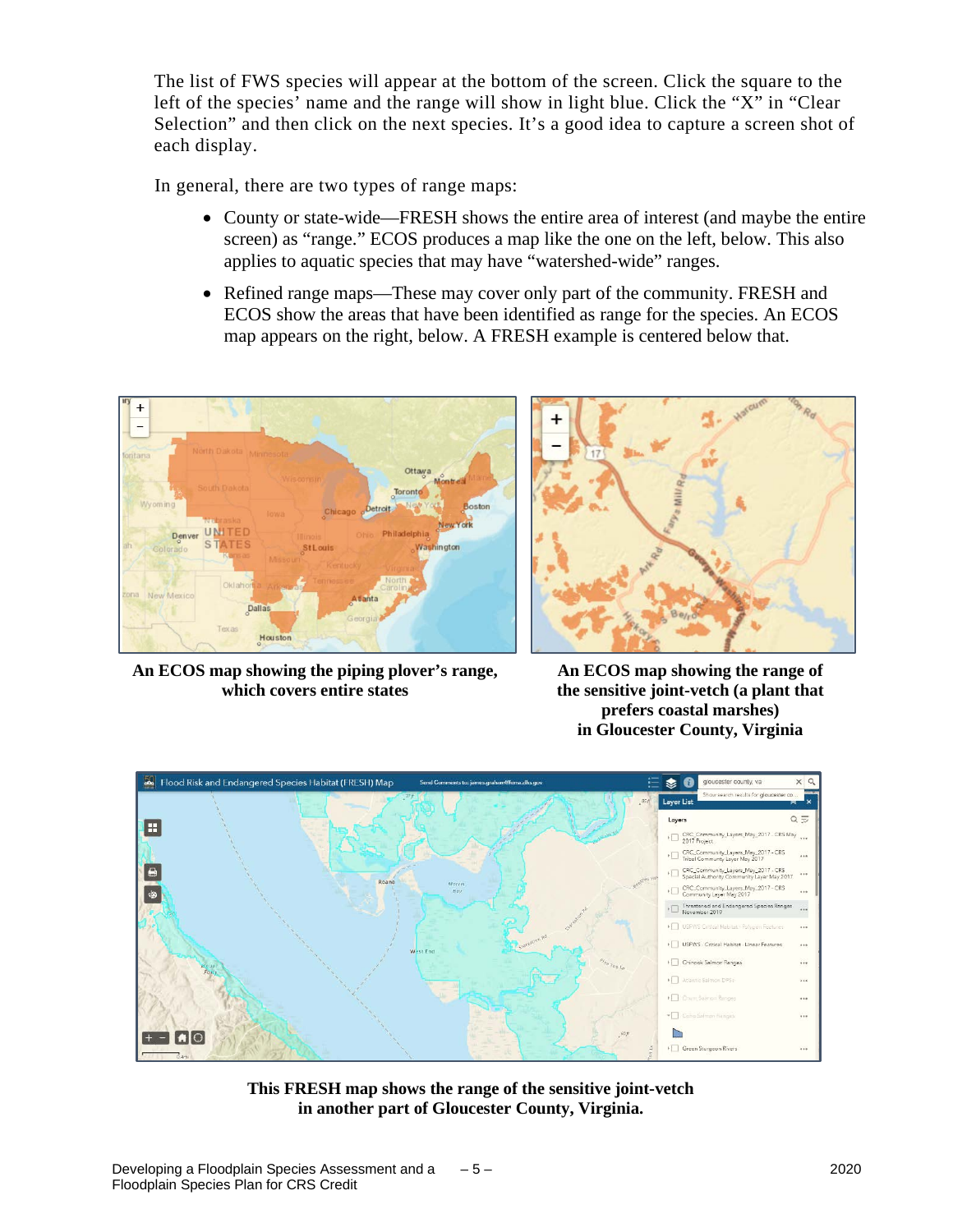2.2. Map your NMFS-listed species.

FRESH can provide the range and critical habitat of NMFS-listed species. Along the bottom of the screen is the list of NMFS species. If one is in brighter lettering, it has range in your area of interest. Click it on for the map. Use the carats " $\lt$ " and " $\gt$ " to scroll through the NMFS list.

When the critical habitat is a stream channel, it may be shown as a single line. FRESH depicts this as a solid line. (There are two lines in the channel in the example at right. The dashed line is the corporate limits.). This can be the case for both FWS and NMFS listings.



2.3. Compare the areas to your floodplain**.** 

This step is not needed for the community- or county-wide species or for species with ranges limited to water, such as fish and other aquatic species.

FRESH can prepare a map like the one below, showing the range of a species and the Special Flood Hazard Area as depicted in the National Flood Hazard Layer.



**This FRESH map illustrates the relation between the range of the sensitive joint-vetch and the Special Flood Hazard Area.**

2.4. Identify where the range or critical habitat in the floodplain is preserved from development**.** 

Start with a map of vacant lands in the floodplain that also shows which of those properties are preserved as open space. This should be the same as the Impact Adjustment Map you would need for credit under the OSP element under Activity 420 (Open Space Preservation).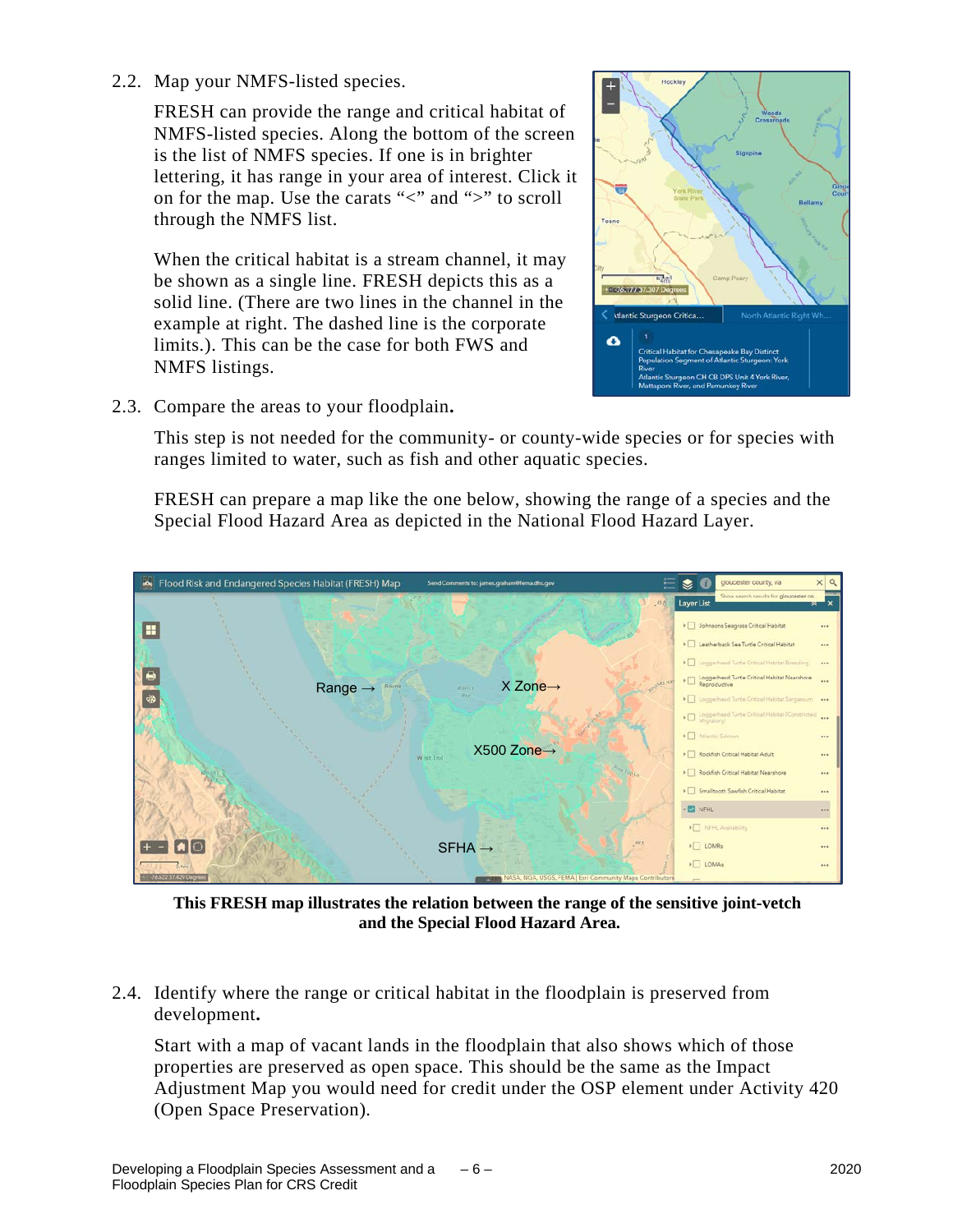Include in this map all preserved open space, even if your community does not receive CRS credit for it, such as federal land. For example, a stream or other body of water may be designated as critical habitat. Although a large body of water is not eligible for CRS credit as preserved open space, it may lie within in a large public park or be protected as public waters of the state.

If you do not have access to a geographic information system (GIS) to perform this step, you may simply put a screen shot of maps like those on the previous pages next to a map showing parks and other open space. For example, Gloucester County had not yet prepared the Impact Adjustment Map for Activity 420 (Open Space Preservation), so the staff compared the floodplain map with a map of the restrictive zoning districts.

Calculate the percentage of your floodplain that is preserved as open space, i.e., the areas that likely provide the best habitat for most threatened and endangered species. If you don't have GIS support for this, you can estimate an approximate percentage, as was done for Gloucester County.

Repeat this mapping for each species with range or critical habitat dependent on the floodplain by overlaying the floodplain on the map(s) with the range(s) and critical habitat(s) identified in step 2.3. Fish and other species that spend their entire lives in water and species that have community-wide range can be skipped because they are represented in the community-wide open space map. The result should identify whether and where more of the range or critical habitat could be preserved as open space.

#### **Step 3. Review your community's CRS activities.**

**Objective:** Identify the general activities your community is pursuing to assist in the conservation and recovery of listed species.

3.1. Review the listed CRS activities.

Nineteen CRS elements have been identified that provide credit for supporting the conservation and recovery of threatened and endangered species. *[CRS Credit for Habitat Protection](https://crsresources.org/files/guides/crs-credit-for-habitat-protection.pdf)* provides an introduction to these credits. The full explanation of the credit criteria and credit points can be found in the *[CRS Coordinator's](https://crsresources.org/manual/)  [Manual](https://crsresources.org/manual/)*. Additional materials about some of the elements can be found elsewhere on the [CRS Resources website.](http://www.crsresources.org/)



The table on the next page identifies the 19 CRS activities and elements. The table notes the page number in *CRS Credit for Habitat Protection* at which the element is introduced ("Page") and the section in the *CRS Coordinator's Manual* that explains the credit criteria and credit points ("Manual").

This list is not meant to be exhaustive. Additional elements could be credited in instances in which it is shown that they can support conservation or recovery of one or more of the species in your community. For example, under Activity 360 (Flood Protection Assistance), credit is available for advising property owners how to protect their buildings from flood damage. It is not one of the 19 conservation and recovery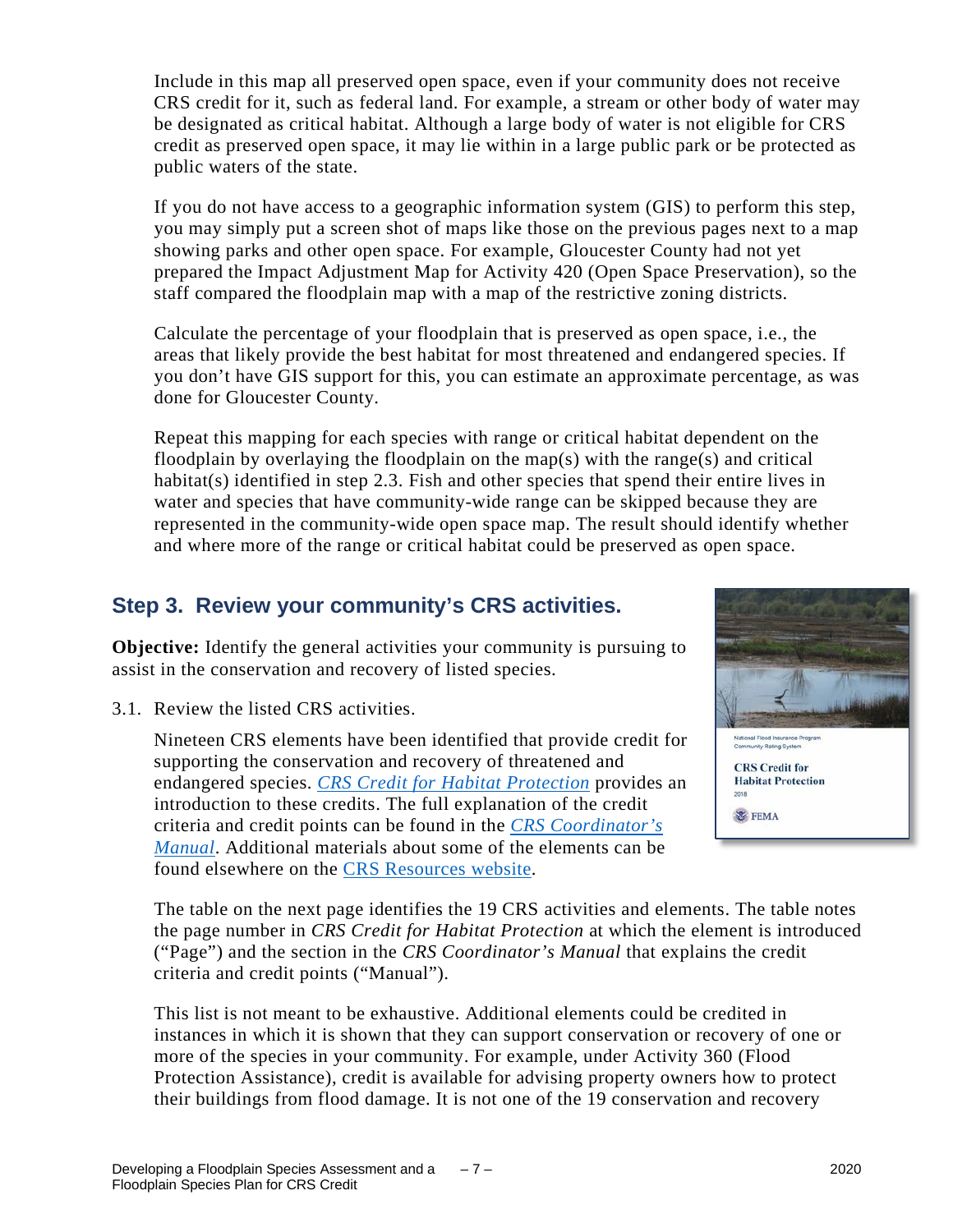| <b>CRS-credited Conservation and Recovery Actions</b>                                                                        |                   |                                          |        |                  |           |  |  |  |
|------------------------------------------------------------------------------------------------------------------------------|-------------------|------------------------------------------|--------|------------------|-----------|--|--|--|
| <b>Activity/Element</b>                                                                                                      | Page <sup>1</sup> | <b>Section in</b><br>Manual <sup>2</sup> | Doing? | <b>Credited?</b> | Feasible? |  |  |  |
| <b>300 Public Information Activities</b>                                                                                     |                   |                                          |        |                  |           |  |  |  |
| Providing information on areas that serve natural floodplain<br>functions, such as wetlands (MI7)                            | 11                | 322.g                                    |        |                  |           |  |  |  |
| Outreach projects (OP) with messages on protecting natural<br>functions                                                      | 11                | 332.a                                    |        |                  |           |  |  |  |
| Designing and disseminating messages on protecting natural<br>floodplain functions in a program for public information (PPI) | 12                | 332.c                                    |        |                  |           |  |  |  |
| Having materials in the local public library (LPD) on protecting local<br>natural floodplain functions                       | 13                | 352.b                                    |        |                  |           |  |  |  |
| Having materials on protecting local natural floodplain functions in<br>the community's website (WEB)                        | 13                | 352.c                                    |        |                  |           |  |  |  |
| 420 (Open Space Preservation)                                                                                                |                   |                                          |        |                  |           |  |  |  |
| Preserving open space in the floodplain (OSP)                                                                                | 15                | 422.a                                    |        |                  |           |  |  |  |
| Preserving open space in the floodplain in its natural state (NFOS)                                                          | 16                | 422.c                                    |        |                  |           |  |  |  |
| Preserving open space on eroding shorelines (CEOS <sup>3</sup> )                                                             | 16                | 422.e                                    |        |                  |           |  |  |  |
| Offering incentives to developers to keep the floodplain open (OSI)                                                          | 16                | 422.f                                    |        |                  |           |  |  |  |
| Zoning floodprone areas for large lot sizes to preserve low density<br>uses (LZ)                                             | 17                | 422.g                                    |        |                  |           |  |  |  |
| Preserving stream banks and shorelines in their natural state (NSP)                                                          | 17                | 422.h                                    |        |                  |           |  |  |  |
| 430 (Higher Regulatory Standards)                                                                                            |                   |                                          |        |                  |           |  |  |  |
| Prohibiting filling in the floodplain (DL1a)                                                                                 | 18                | 432.a(1)                                 |        |                  |           |  |  |  |
| Regulating development in areas subject to coastal erosion (CER <sup>3</sup> )                                               | 20                | 432.n                                    |        |                  |           |  |  |  |
| Other regulations to protect natural floodplain functions not<br>specifically listed in the Coordinator's Manual             | 20                | 432.o                                    |        |                  |           |  |  |  |
| 450 (Stormwater Management)                                                                                                  |                   |                                          |        |                  |           |  |  |  |
| Requiring new developments in the watershed to account for the<br>total volume of runoff released (SMR-DS)                   | 21                | 452.a(2)                                 |        |                  |           |  |  |  |
| Requiring new developments to use low impact development<br>techniques (SMR-LID)                                             | 21                | 452.a(3)                                 |        |                  |           |  |  |  |
| Setting stormwater management standards based on an overall plan<br>for the watershed (WMP)                                  | 21                | 452.b                                    |        |                  |           |  |  |  |
| 510 (Floodplain Management Planning)                                                                                         |                   |                                          |        |                  |           |  |  |  |
| Adopting one or more plans that address protecting natural<br>floodplain functions (NFP)                                     | 23                | 512.c                                    |        |                  |           |  |  |  |
| 540 (Drainage System Maintenance)                                                                                            |                   |                                          |        |                  |           |  |  |  |
| Having a habitat-friendly program to clear debris in drainageways (CDR)                                                      | 27                | 542.a                                    |        |                  |           |  |  |  |
| 1. Page numbers refer to CRS Credit for Habitat Protection.                                                                  |                   |                                          |        |                  |           |  |  |  |

2. This column lists the section(s) of the *CRS Coordinator's Manual* in which more information can be found.

3. These elements are appropriate only for species dependent on beaches, such as sea turtles and shore birds.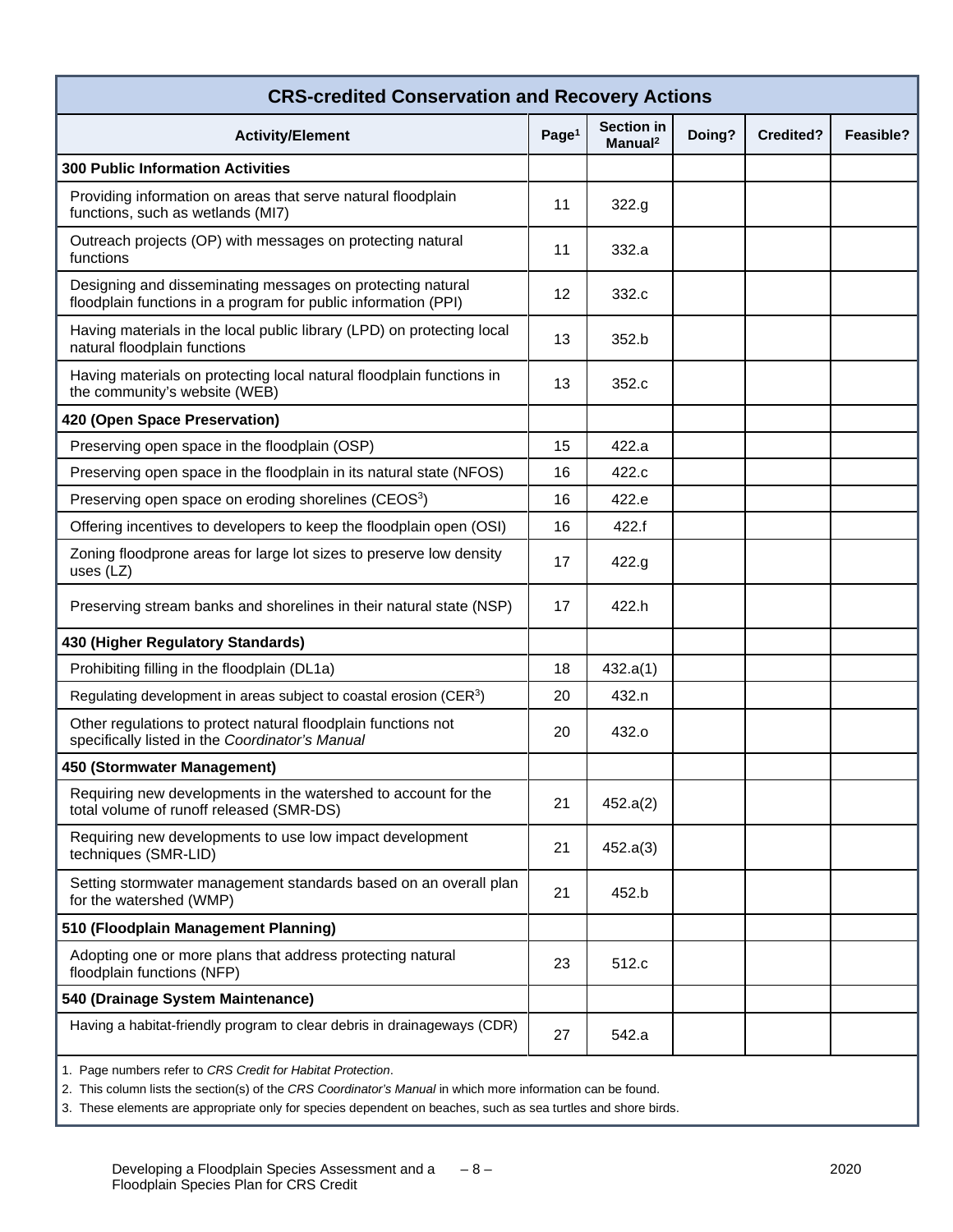elements listed on the next page. However, if this assistance service as offered by your community also provides advice on maintaining the property's shoreline using nature-based approaches, for example, the activity should be included in the table, because such approaches benefit threatened and endangered species and/or their habitat.

3.2. Identify what is being done now**.**

Fill in the cells, identifying the activities and elements your community is currently undertaking. If your community is implementing something that sounds like it might qualify for CRS credit, it should be stated in the "Doing?" column.

**NOTE:** *You do not have to use the table and the table does not have to show the "Page" and "Manual" columns. But you do have to check each of the 19 activities and elements. All three example floodplain species assessments available on the [CRS](http://www.crsresources.org/) [Resources](http://www.crsresources.org/) website use the table. The multi-jurisdictional example has two tables, one for each county.*

If your community is receiving credit for the element, include the points received in the "Credited?" column along with the

maximum possible points for that element. The maximum points for each element are found in the *CRS Coordinator's Manual* sections listed in the "Manual" column.

If you don't know the CRS points your community receives, enter "yes," or contact your ISO/CRS Specialist and ask for the most recent verification file. A list of ISO/CRS Specialists is available on the [CRS Resources website.](https://crsresources.org/100-2/)

3.3. Identify what could be done**.** 

The last column in the table indicates whether it is feasible for your community to start a new activity or to get CRS credit (or more credit) for something you are already doing. This is a judgment call. For example, a project may not be feasible if it is too expensive or if the governing body has made it very clear that certain actions are not viable.

The results should help identify where your community could be doing more or could be getting more CRS credit for what it is doing.

3.4. Summarize the findings**.**

This is a narrative that compares what your community is doing with what it could do. It could include recommendations, but that is not required.

The three example floodplain species assessments devote a paragraph or two for each of the relevant activities and elements.

#### **Step 4. Identify relevant agencies and organizations.**

**Objective:** Become familiar with entities that are working to protect threatened and endangered species and/or that can provide assistance for community actions.

4.1. Identify the federal and state offices.

Prepare a list of agencies and organizations that includes the name, office location, and website or contact information. The list must include FWS and/or NMFS if the Service has listed any of the species identified in step 1.4. The Federal Emergency Management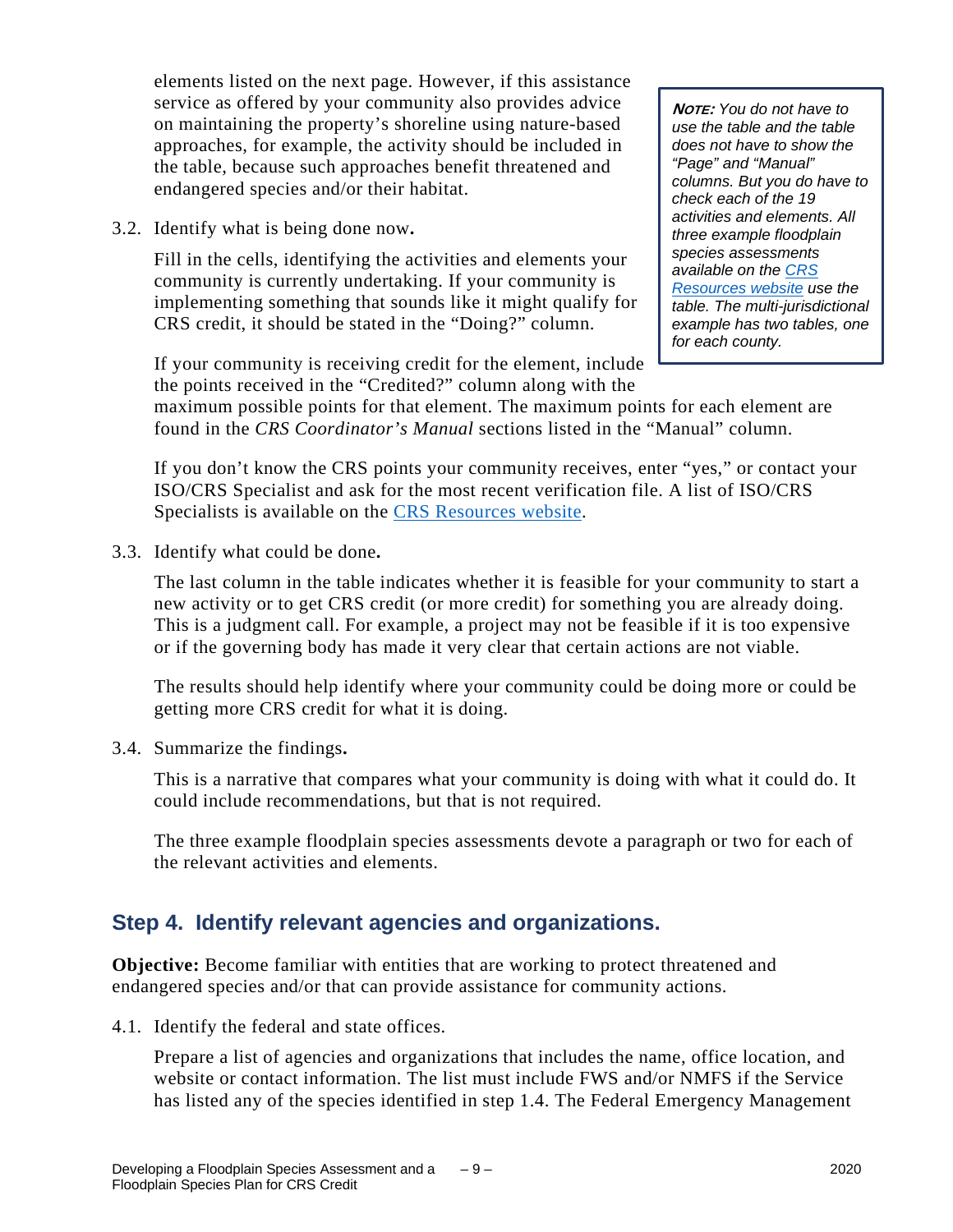Agency (FEMA) Regional Office and your state's agency responsible for the management of fish and wildlife also need to be included.

Contact information:

- The U.S. Fish & Wildlife Service—On the [FWS website,](http://www.fws.gov/offices/?ref=topbar) start with your state Ecological Services office. There may be other offices related to one or more of the listed species, such as a fisheries resource office.
- The National Marine Fisheries Service--The regional offices are listed on the NMFS website. Each of the regions' pages lists its field offices and contact information.
- Ask the FEMA Regional CRS Coordinator (listed on the [CRS Resources website\)](https://crsresources.org/100-2/) for the best contact in the Region's environmental and historic preservation office or floodplain management office.
- Contact information for your state's agency responsible for the management of fish and wildlife can be found at the bottom of each state's page in the FWS link, above.
- 4.2. Identify relevant local offices and organizations.

Other agencies and organizations with expertise in the identified species should also be listed. These include any agency or organization identified by community staff, the above offices, or local experts as having knowledge and/or programs related to the species identified in the floodplain species assessment. Here are some examples:

- The county conservation district, park district, or other local body that is concerned about natural areas and habitat.
- Locally active conservation and land trust organizations, such as Friends of the River.
- Some national associations have directories or lists of their local chapters or members. Examples are the [Land Trust Alliance,](http://www.landtrustalliance.org/) the [Audubon Society,](http://www.audubon.org/) and [The](http://www.nature.org/)  [Nature Conservancy.](http://www.nature.org/)
- Some state and national organizations can be found on the internet by entering the species name in the search engine. For example, searching for "manatee" found a Save the Manatee Club and Defenders of Wildlife, both of whom have a mission to help manatee recovery.

#### **Step 5. Circulate the draft floodplain species assessment.**

**Objective:** Receive comments from the subject-matter experts.

- 5.1. Technical advice. The draft Level 1 floodplain species assessment must be sent to
	- The FWS and/or NMFS field office(s),
	- The FEMA Regional Office, and
	- The state fish and wildlife agency.

The other organizations identified in step 4.2 should also get the draft.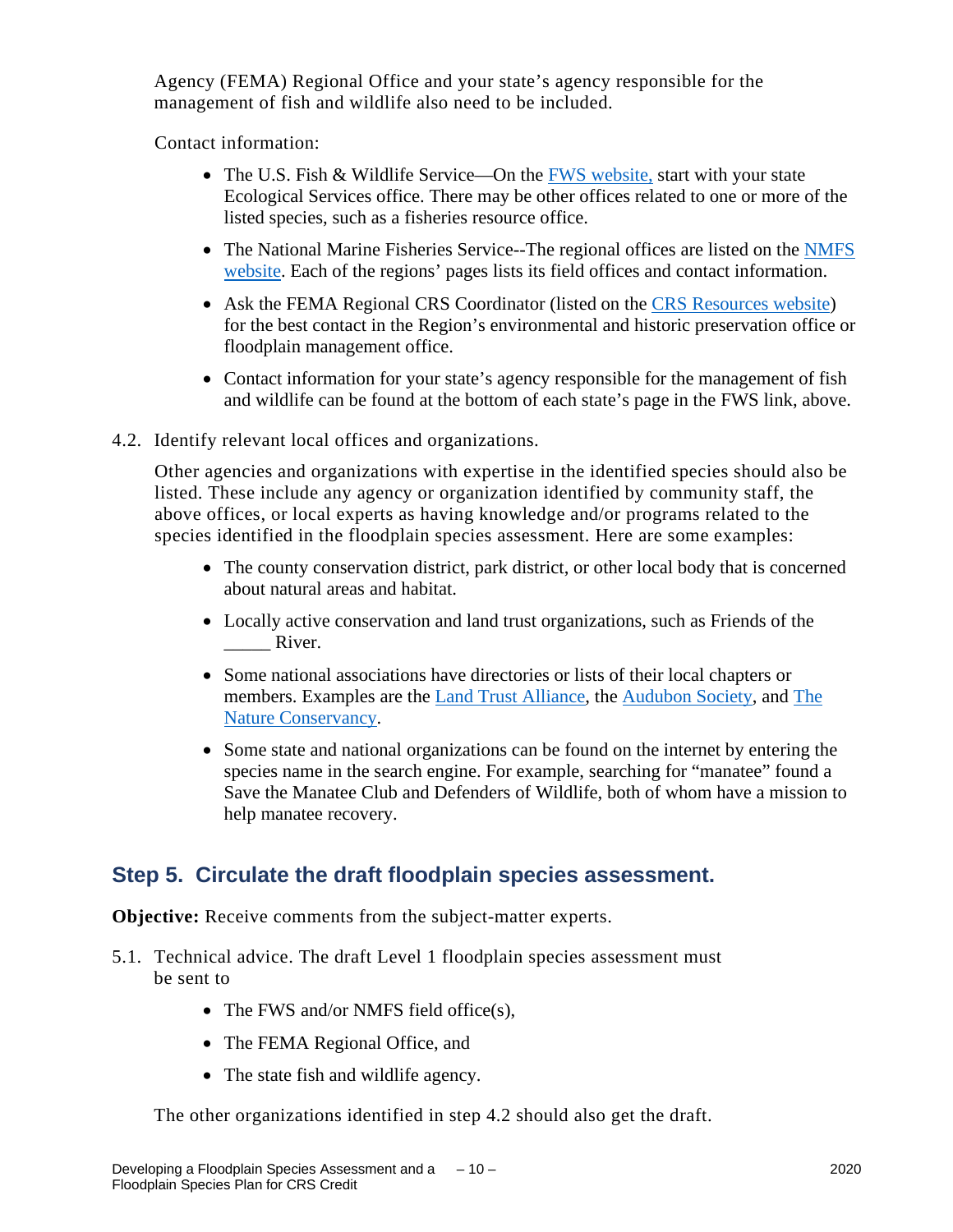On the next page is example language for a cover letter requesting comments. It is recommended that you provide at least 30 days for the response. On the page after that is the handout referenced in the first paragraph of the letter.

It is possible that a local private organization does not have scientific expertise on the species. If a local private organization's recommendations differ from those from one of the government agencies, review them with that agency to ensure they are credible.

5.2. CRS review**.** 

At any time during the preparation process, the draft or partial draft FSA MAY be sent to your ISO/CRS Specialist for a courtesy review. This review will not comment on technical aspects, such as what actions are best for different species. It will comment on the draft document and advise whether it would be credited under element FSA.

#### **Step 6. Prepare the final floodplain species assessment.**

**Objective:** Finish the assessment by incorporating the comments from the subject-matter experts.

6.1. Revise the draft floodplain species assessment

Revise the draft floodplain species assessment to reflect the experts' comments. The three example floodplain species assessments summarize the comments to document why some species were selected for further attention. These summaries also transition the floodplain species assessment into the floodplain species plan.

6.2. Submit the final floodplain species assessment to your governing body**.** 

After the draft is revised to reflect the comments, it MUST be submitted to your community's governing body for information purposes. The governing body does not have to take any action.

Circulating the final floodplain species assessment to others, such as the agencies and organizations that provided comments, is recommended. The document also could be provided to other groups, such as neighborhood associations in areas with critical habitat. This may result in more support for local action and/or for a floodplain species plan.

6.3. Document your work.

The request to the subject-matter experts and the submittal to the governing body need to be documented for CRS credit, e.g., with a copy of the cover letter or e-mail. In the example floodplain species assessments, the requests to the reviewers are described in the text.

The final document can be submitted to your ISO/CRS Specialist for review at any time. It is recommended that you not wait for the next verification visit, because as the review may identify changes needed for full credit. As noted earlier, courtesy reviews can be requested at any time and are recommended before the floodplain species assessment is submitted to your governing body and others.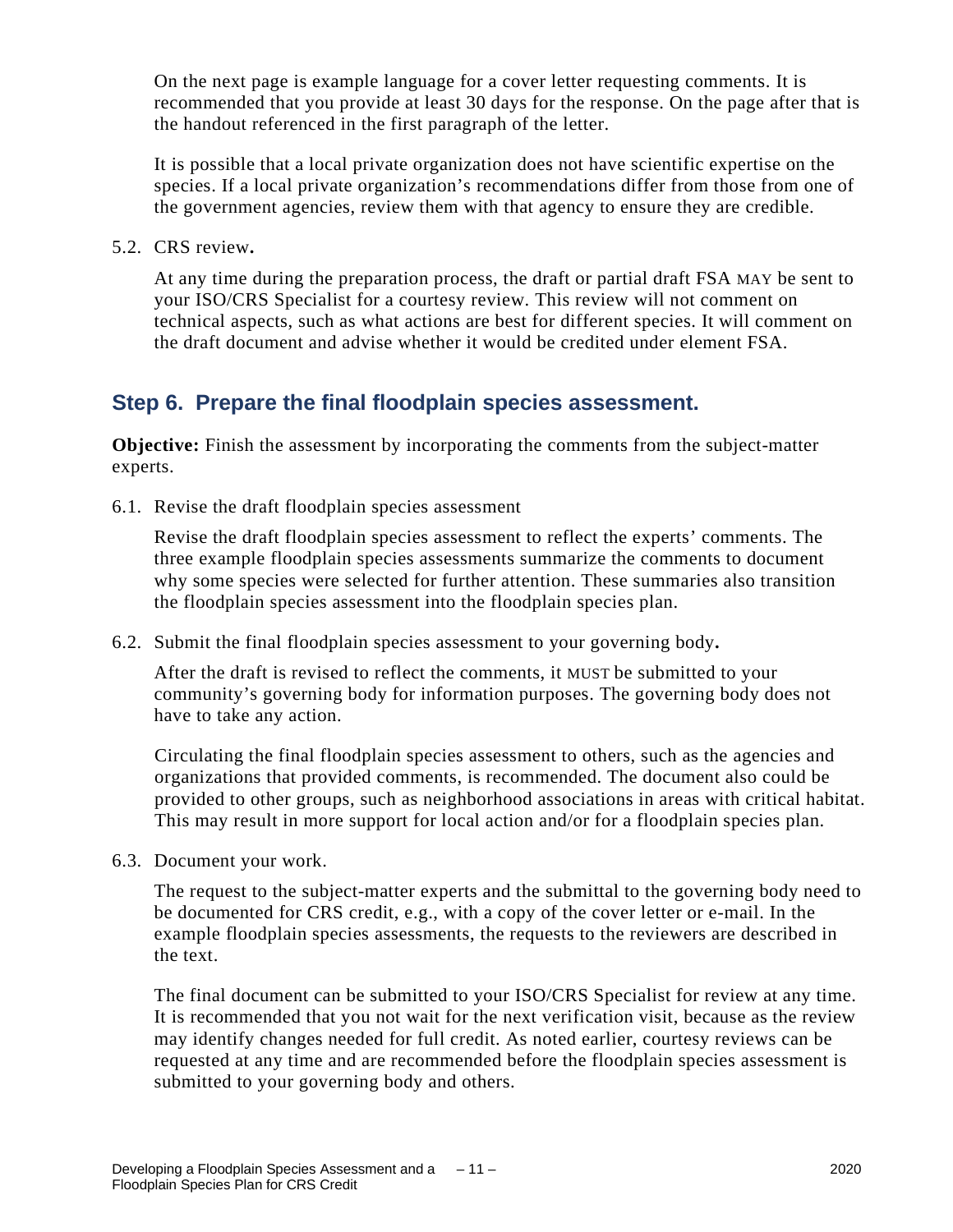#### **Example Cover Letter to Subject-matter Experts**

*[date]*

*[Address]*

To whom it may concern:

The City of \_\_\_\_\_\_\_\_\_\_\_\_\_\_ has prepared the attached draft Floodplain Species Assessment. This document is designed to help us become familiar with the threatened and endangered species in our community and what can be done to help their recovery. It is based on guidance provided by the Federal Emergency Management Agency's Community Rating System, prepared in cooperation with the U.S. Fish & Wildlife Service and National Marine Fisheries Service. More information on the CRS and Floodplain Species Assessments can be found in the attached handout.

We would appreciate it if you would review this draft, provide edits, and give us your thoughts. Specifically:

- Is the list of species, their range, and their critical habitat in Table 1 on page \_ appropriate? For example, are there any species that we should not spend time on?
- ‒ Are there any species or recovery actions that our community should pursue? What actions could we, as a local government, implement that would be most productive for the conservation or recovery of one or more of the species in Table 1?
- ‒ Can you provide relevant information on the preferred habitats, life histories, threats to these species, and recovery actions in our area? If so, which species does your agency or organization have expertise in?
- ‒ Would you be able to assist us in implementing any priority projects?

We hope you can help us identify and implement appropriate activities that promote the recovery of threatened and endangered species in our community.

Please send your comments to \_\_\_\_\_\_\_\_\_\_\_\_\_\_\_\_\_\_\_\_\_\_\_\_\_\_\_\_ by *[date]* 

Thanking you in advance.

*/signed/*

Attachments:

- ‒ "Floodplain Species Assessments"
- ‒ Draft Floodplain Species Assessment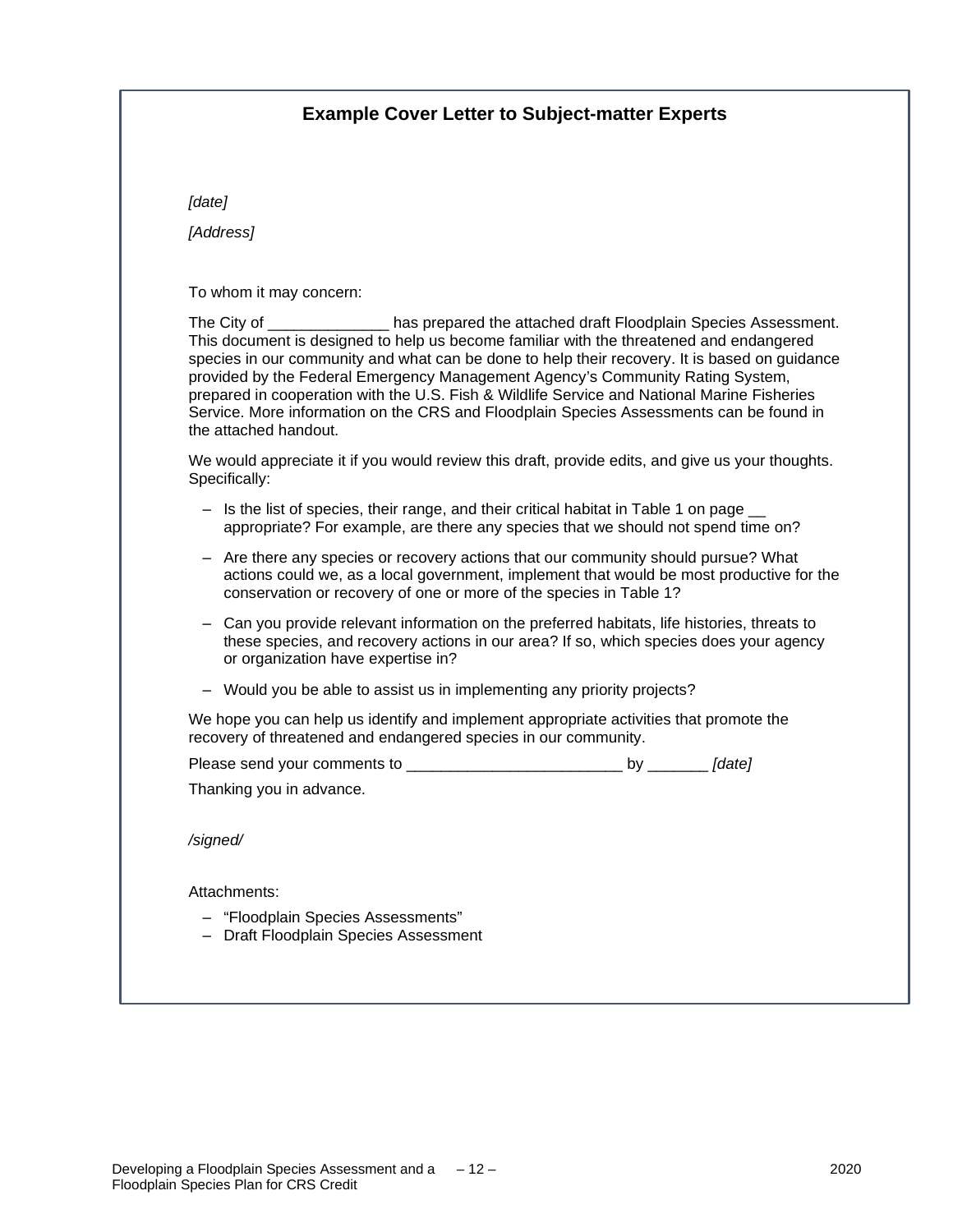#### **Handout on**

#### **Floodplain Species Assessments and the Community Rating System**

The Community Rating System (CRS) is a voluntary program that recognizes activities implemented by communities to save lives, prevent and reduce property damage due to floods, and protect natural floodplain functions. It is administered by the Federal Emergency Management Agency as a part of the National Flood Insurance Program. The CRS provides discounted flood insurance premium rates for policy holders in participating communities. More on the CRS can be found on the [FEMA website.](https://www.fema.gov/flood-insurance/rules-legislation/community-rating-system)

The CRS is encouraging local efforts at conservation and recovery of threatened and endangered species and critical habitats. This is done by providing credit points under the CRS when a community completes a two-stage process.

The first stage is an assessment of the community's situation by preparing a **floodplain species assessment** . A floodplain species assessment helps guide communities through a process to identify the listed and proposed species and critical habitat present in the community as well as to determine which CRS credits may recognize and encourage conservation and recovery actions for those species. The assessment involves a review of online information from federal sources to identify listed and proposed species, map the species' range and/or critical habitat, and review CRS activities appropriate for conservation and recovery of threatened and endangered species in general.

A floodplain species assessment is expected to treat all listed and proposed species equally. It is not designed to identify special situations, area priorities, or the latest programs implemented by non-governmental organizations.

Once the floodplain species assessment is drafted by the community, it is sent to experts involved in conservation and recovery of threatened and endangered species. These include the U.S. Fish & Wildlife Service, the National Marine Fisheries Service, their state counterparts, and private organizations concerned with certain species (e.g., the National Audubon Society) or protection of species in general (e.g., The Nature Conservancy).

These agencies and organizations are asked to help select those species most likely to benefit from community actions and to provide advice and/or references on recovery of those species. They also are asked to identify actions the community could undertake, based on their knowledge of conservation and recovery priorities for the listed species in the local area.

The second stage is a **floodplain species plan**. This builds on the floodplain species assessment to develop a plan of action focused on those species identified as most likely to benefit from community actions. The end result is an action plan that identifies actions for the community to take to help the selected species.

The draft floodplain species plan is provided to the same agencies and organizations for comment. After the floodplain species plan is revised to incorporate the comments, it is submitted to the community's governing body for adoption.

The effectiveness of the floodplain species assessment and floodplain species plan depends on the technical input and advice of the reviewing agencies and organizations.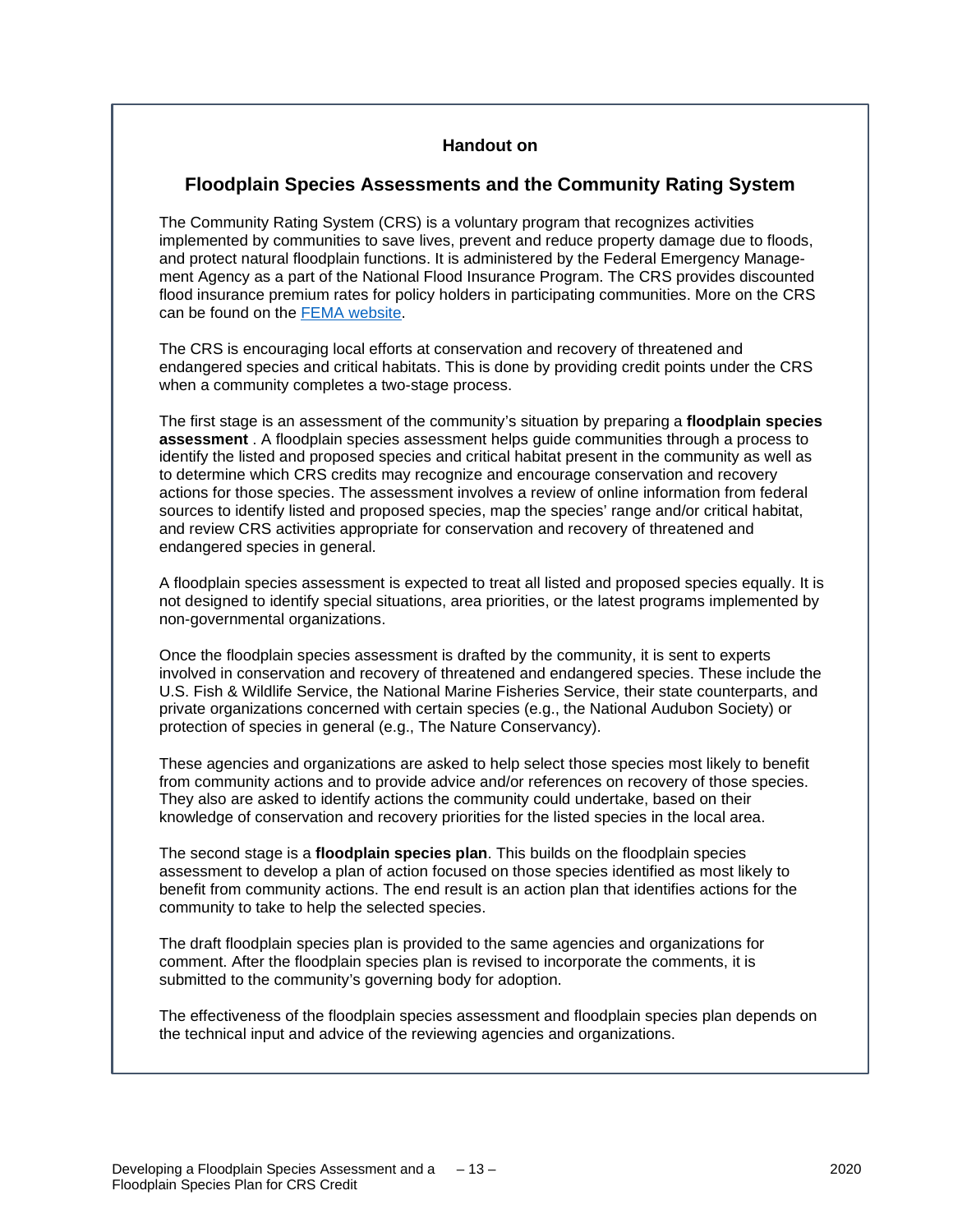## **Steps to Prepare a Floodplain Species Plan**

Completing a floodplain species assessment credited under element FSA is a prerequisite for receiving credit for a floodplain species plan under element FSP. Therefore, this section continues the step numbering of the previous section.

The floodplain species plan is the action plan that identifies what can be done to protect and conserve the species selected for attention. It reviews and summarizes information on the selected species, identifies recovery actions, and provides a plan of action to implement appropriate recovery measures.

#### **Step 7. Research the selected species.**

**Objective:** Collect the key information related to the threats and recovery of the species selected for attention.

7.1. Confirm your selected species.

If not done in step 6.1, there needs to be a clear description of why the floodplain species plan is only addressing some of the listed species with range in your community. The Monroe County and the Gloucester County/James City County plans have sections entitled "Selected Species." The Jefferson Parish team concluded that all ten listed species should be addressed, but they organized them into four more manageable groups of similar species.

7.2. Research the selected species.

At this step, you'll need to review the recovery plans and other references recommended by the floodplain species assessment reviewers. There are recovery plans for most listed species. Some may be from 20 to 30 years old, but there may be updates or 5-year species status reviews or species status assessments (SSAs) with more recent and pertinent information.

Recovery plans and other relevant documents for FWS-listed species can be found on its

[ECOS website.](https://ecos.fws.gov/ecp) Enter the species' name in the search tool in the upper right corner of the screen. The resulting website provides general information, range maps, and a section titled "Recovery."

You can select the plan(s) most relevant for your area. As mentioned above, drafts and documents such as 5 year status reviews, SSAs,

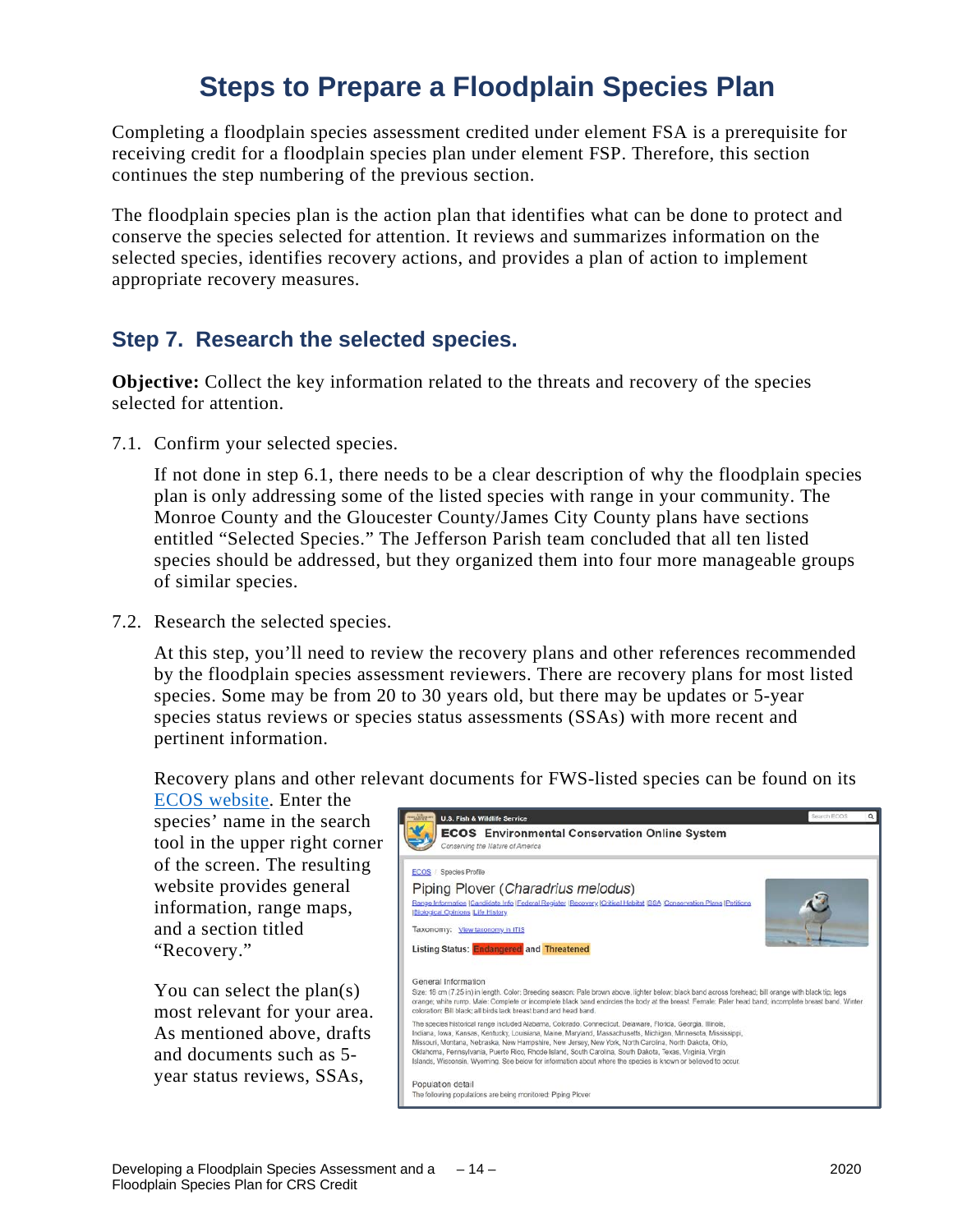and species listing documents can be used, too. All documents are dated and, in general, the most recent documents should be utilized.

For NMFS species, go to the Resources Publications page of the [NMFS website.](http://www.fisheries.noaa.gov/%20resources/all-publications) Enter the species name in the "Species" search box in the menu on the left. This will give you a series of references that you can scroll through. You can further refine your results to only recovery plans by selecting the "Document Type" pull down menu and check the box for "Recovery Plan."



Most recovery plans are organized in roughly the same manner. Usually, the table of contents will direct you to the information you need, such as the sections on the threats to the species or recovery actions. Other online websites and references can help with the research, too.

7.3. Draft species summaries.

Prepare a summary of the key information from the recovery plan(s) and/or other references for each of the selected species. The summary should describe

- The species, with a photo where possible;
- The species' life history, including any stages that are dependent upon natural floodplain functions;
- The species' preferred habitat;
- Major threats; and
- Recovery actions appropriate for a local government.

There are many types of recovery actions in a recovery plan. Some recovery plans may have 30 to 40 actions, some of them calling for more scientific research, monitoring the population, and even treaties with other countries. When determining whether a recovery action is "appropriate for a local government," actions that are credited by the CRS can be assumed to be appropriate. However, a community should not limit its actions to CRS-credited activities if other actions are beneficial and doable.

Generally, one paragraph on each of the above can convey the needed information. The three example floodplain species plans cover all five topics on an average of one page per species. The exception is Monroe's summary of the Chinook salmon, which is three pages because there is so much locally pertinent information and because recovery of the salmon has been recognized as being so important to the region.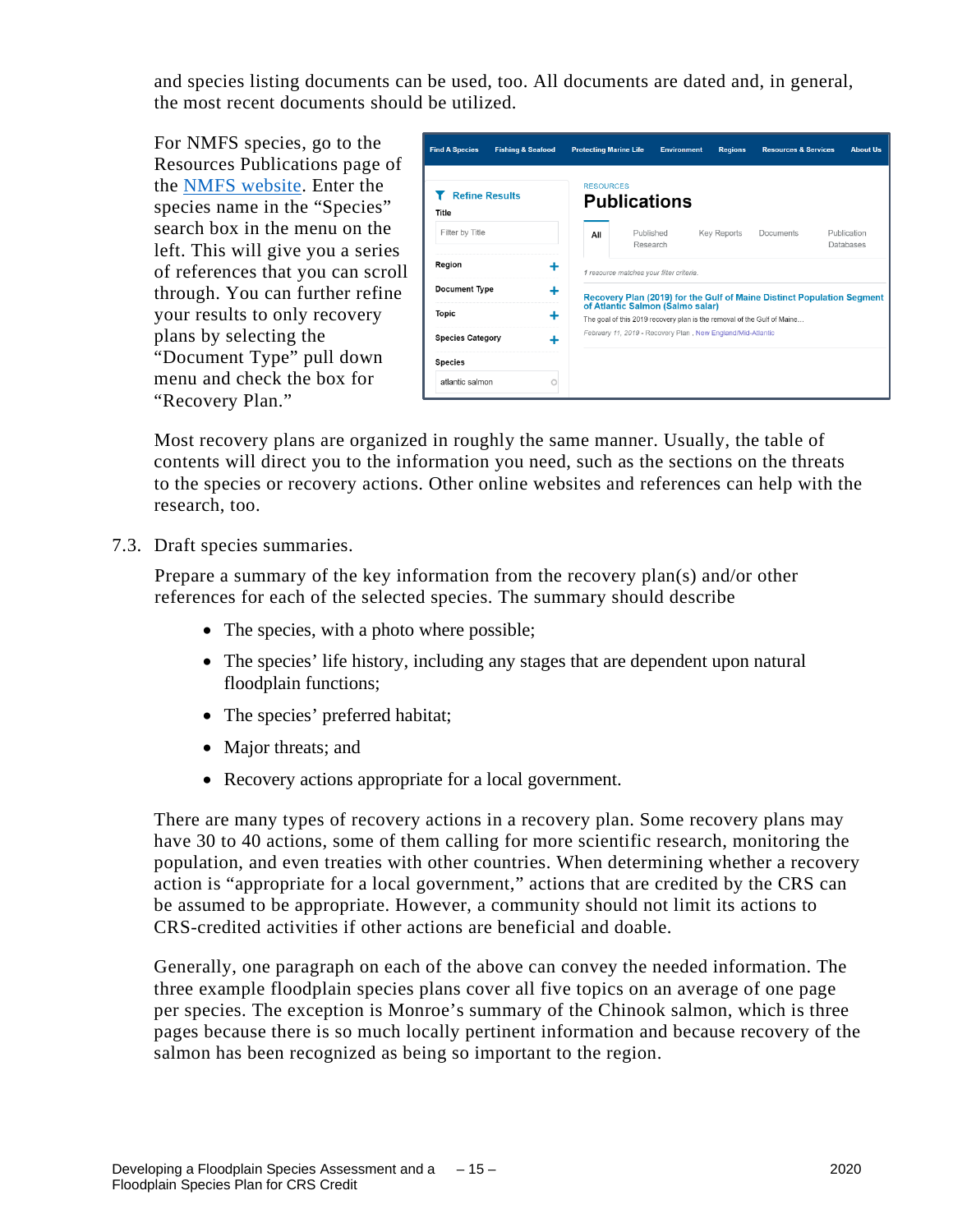7.4. Identify appropriate recovery measures.

After the review of the recovery actions for each species, it helps to review the general recovery measures that are common for several or all of the selected species. For example, both the Monroe and Gloucester County/James City County plans have sections on "Summary of Recovery Measures." Jefferson Parish's plan identified four strategies that are relevant to all the species.

#### **Step 8. Determine the action items for the community.**

**Objective:** Design a plan of action to implement appropriate recovery measures.

Now that you know what should be done, you can review your community's programs and identify which office can support which recovery action(s). Your CRS program or the activities and elements in the *Coordinator's Manual* can be used as a checklist. The result is a series of action items.

Action items can be anything that supports conservation and recovery of the selected species including, but not limited to, public information projects, acquisition or restoration of habitat areas, land use regulations, stormwater management programs, and habitat-friendly procedures for the maintenance of drainage ways and shorelines.

Each action item needs to include the following information:

- The species and the threat(s) the action addresses;
- The office responsible for taking the action;
- A timetable for the action:
- The funds needed and the source of the funds, if other than staff time;
- Other agencies/programs to coordinate with or that will provide support; and
- The CRS activity and element that can be credited (although the plan could and should include action items that are not credited by the CRS if they further the conservation and recovery of the species).

#### **Step 9. Prepare and review the floodplain species plan.**

**Objective:** Assemble the document and revise it after receiving comments from the subjectmatter experts.

9.1. Complete the draft document.

The floodplain species plan document should include

- The revised floodplain species assessment,
- The rationale for selecting certain species for attention,
- Summaries of the selected species (step 7.3),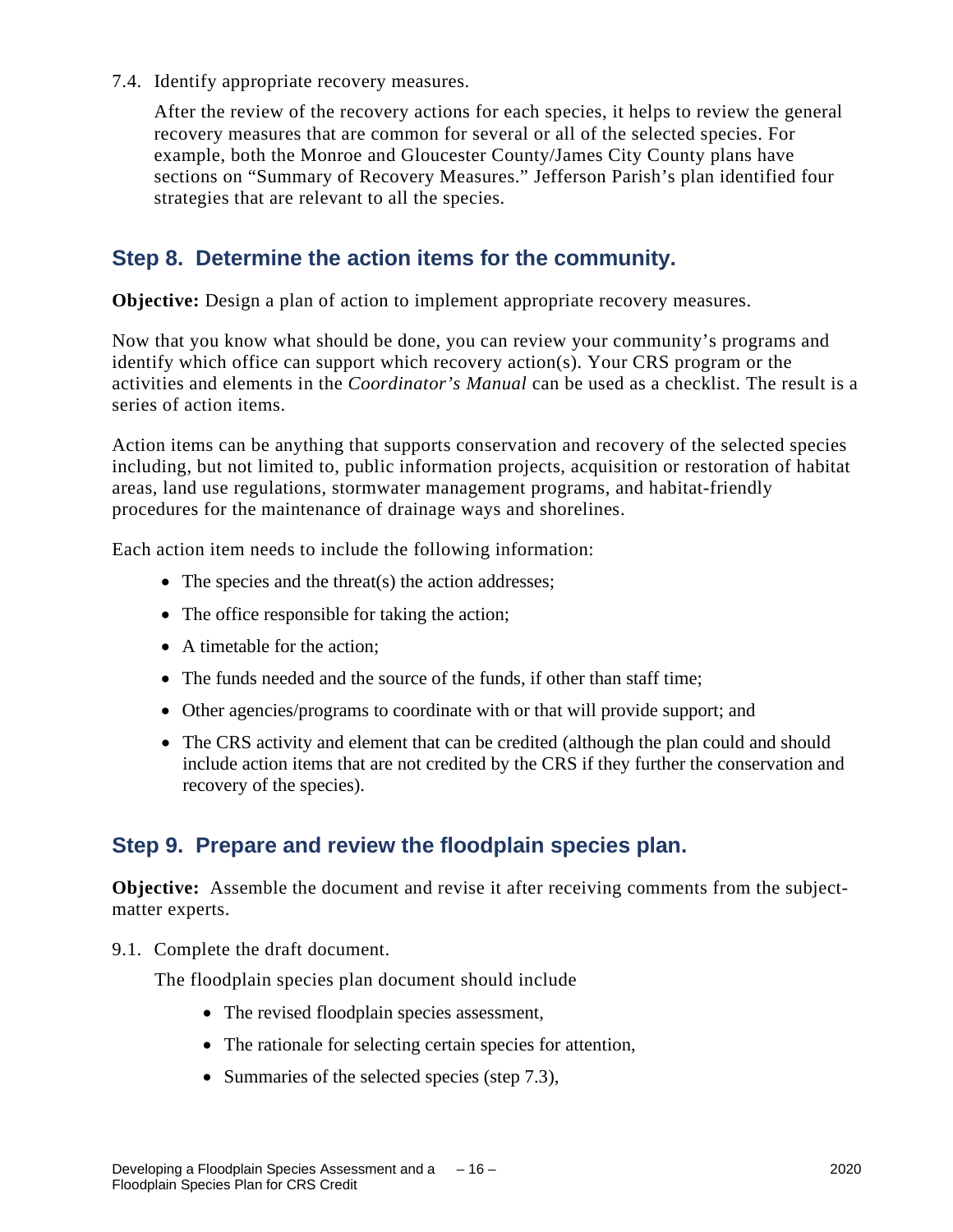- A review of the recovery actions from the recovery plans or other relevant documents (step 7.4), and
- The action items and the related information determined in step 8.

Summarizing different aspects, especially the action items, in a table can help readers see the overall design of the floodplain species plan.

9.2. Circulate for comments.

Step 9.2. follows the same sub-steps as steps 5 and 6 for the floodplain species assessment. The draft floodplain species plan should be circulated to the same agencies and organizations with a request for comments. It must be sent to the field, regional, or other appropriate office of the Services, the FEMA Regional Office, and the state fish and wildlife agency. The research may have identified new agencies and organizations that also should be asked for input.

Once comments have been received, the document is revised and prepared for submittal to the governing body (step 10).

At this time, or concurrent with the technical reviews, you may want to send your draft to your ISO/CRS Specialist for a courtesy review.

9.3. Revise and finalize.

The comments from the subject-matter expert reviewers should be incorporated, as appropriate, in the floodplain species plan.

#### **Step 10. Submit the floodplain species plan for adoption.**

**Objective:** The floodplain species plan becomes an official plan of your community.

Once the document is ready to go, it needs to be adopted by your governing body in order to qualify for CRS credit in element FSP. The adoption action can be by a simple motion or consent agenda. A separate resolution is not needed, but the action needs to be documented for your ISO/CRS Specialist.

As with step 6.3, you should document the rest of your work, including the requests for comments from the subject-matter experts.

#### **Step 11. Implement and evaluate the floodplain species plan.**

**Objective:** Carry out the action items, measure their success, and revise as needed.

Implementation should proceed by the offices and according to the timetable specified in the action plan.

The credit criteria in Section 512.a of the *Coordinator's Manual* state, "The community must also prepare and submit an annual evaluation report that meets the credit criteria of a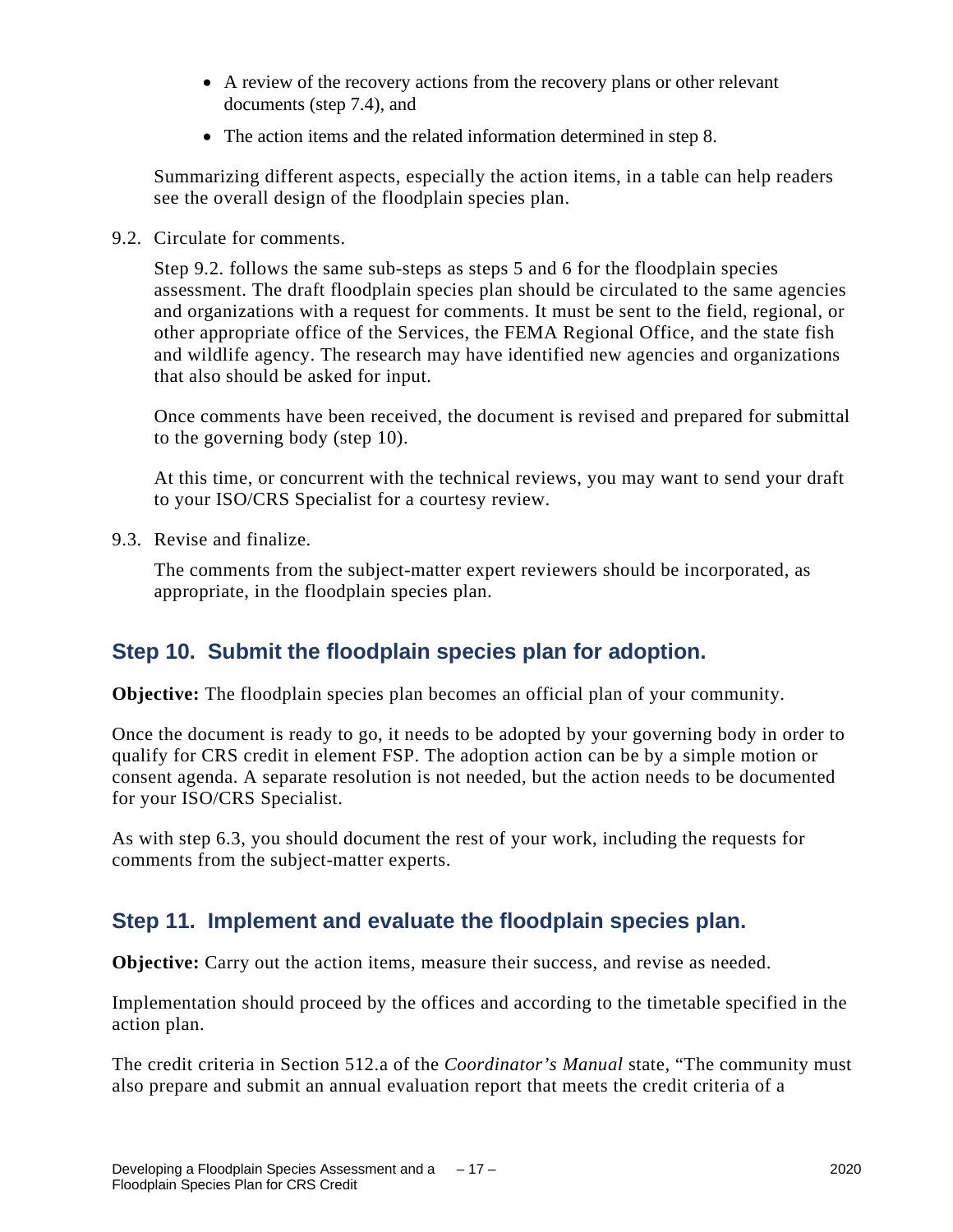floodplain management plan in Section 512.a, Step 10." The relevant portions of Step 10 in Section 512.a are included in this guide, beginning on the next page.

An evaluation of progress and a report of this evaluation is required every year. The report needs to include the status of each action item and, if it is behind schedule, the reason(s) why.

Corrections and changes should be made as a result of the evaluation, at the community's discretion. For example, an outreach project could be revised by the staff, but some actions, such as amending the plan document, may need to be approved by the governing body.

The evaluation report needs to be submitted with the community's annual CRS recertification package. It needs to be made available to the media and the public. It should also be submitted to the governing body that adopted the floodplain species plan, but no official action needs to be taken on it. How the report is distributed needs to be described in the recertification documentation.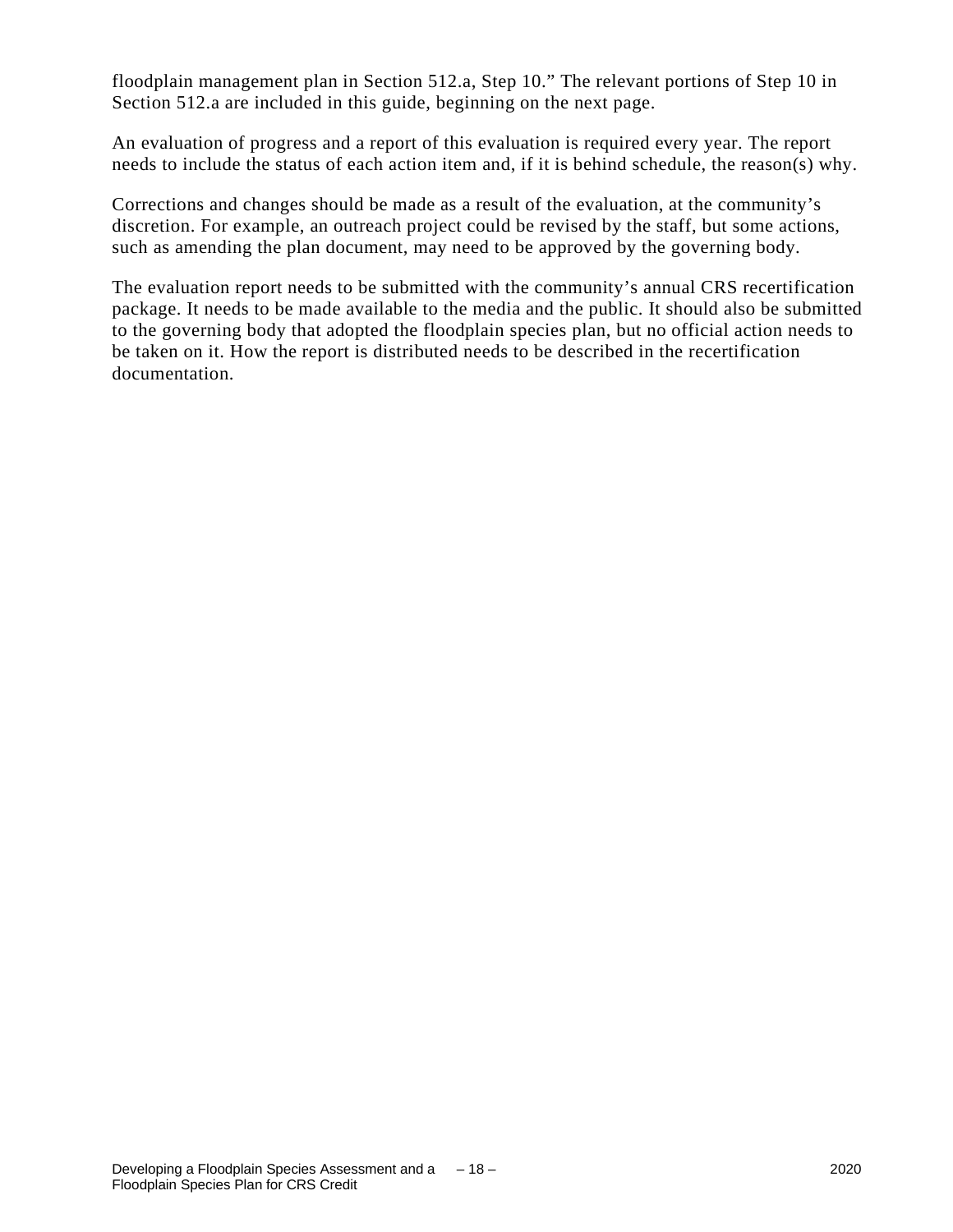### **Excerpts from the** *CRS Coordinator's Manual*

This section combines the relevant parts of the 2017 *CRS Coordinator's Manual* with the relevant language that is added by the 2021 *Addendum*. *[***NOTES** *that look like this are clarifications inserted for readers of this guide.]*

#### **Relevant Excerpts from Section 512.c., Natural floodplain functions Plan (NFP)**

#### **512.c. Natural floodplain functions plan (NFP)**

The maximum credit for this element is 100 points.

NFP credit is provided for adopting plans that protect one or more natural functions within the community's floodplain. Examples include

**. . .**

• A floodplain species assessment that identifies the threatened and endangered species with range or critical habitat within the community and reviews actions to support conservation or recovery of those species.

**NOTE***: Element NFOS2, (section 2 of the natural floodplain functions open space credit under Activity 420 (Open Space Preservation)), provides bonus credit for open space parcels that are designated in a plan to protect natural functions. A plan that receives NFP credit qualifies parcels for this extra open space credit.*

#### **Credit Criteria for NFP**

(1) For all plans:

- (a) The plan may cover more than one community, but it must identify the natural floodplain functions present within the community and have an impact on those functions within the community seeking credit.
- (b) The plan must be adopted. If the plan is not a community plan adopted by the community's governing body, it must be adopted by the appropriate regional agency.
- (c) The plan must be updated at least once every 10 years. The update must include a review of any changes to conditions as well as progress made since the original plan was prepared. Any changes to the adopted plan must be approved by the original adopting agency.
- (d) The plan must include an inventory of the species and/or habitat present within the floodplain and action items for protecting one or more identified species of interest and natural floodplain functions. The action items must describe who is responsible for implementing the action, how it will be funded, and when it will be done.

General policy statements with no means of implementation are not considered action items.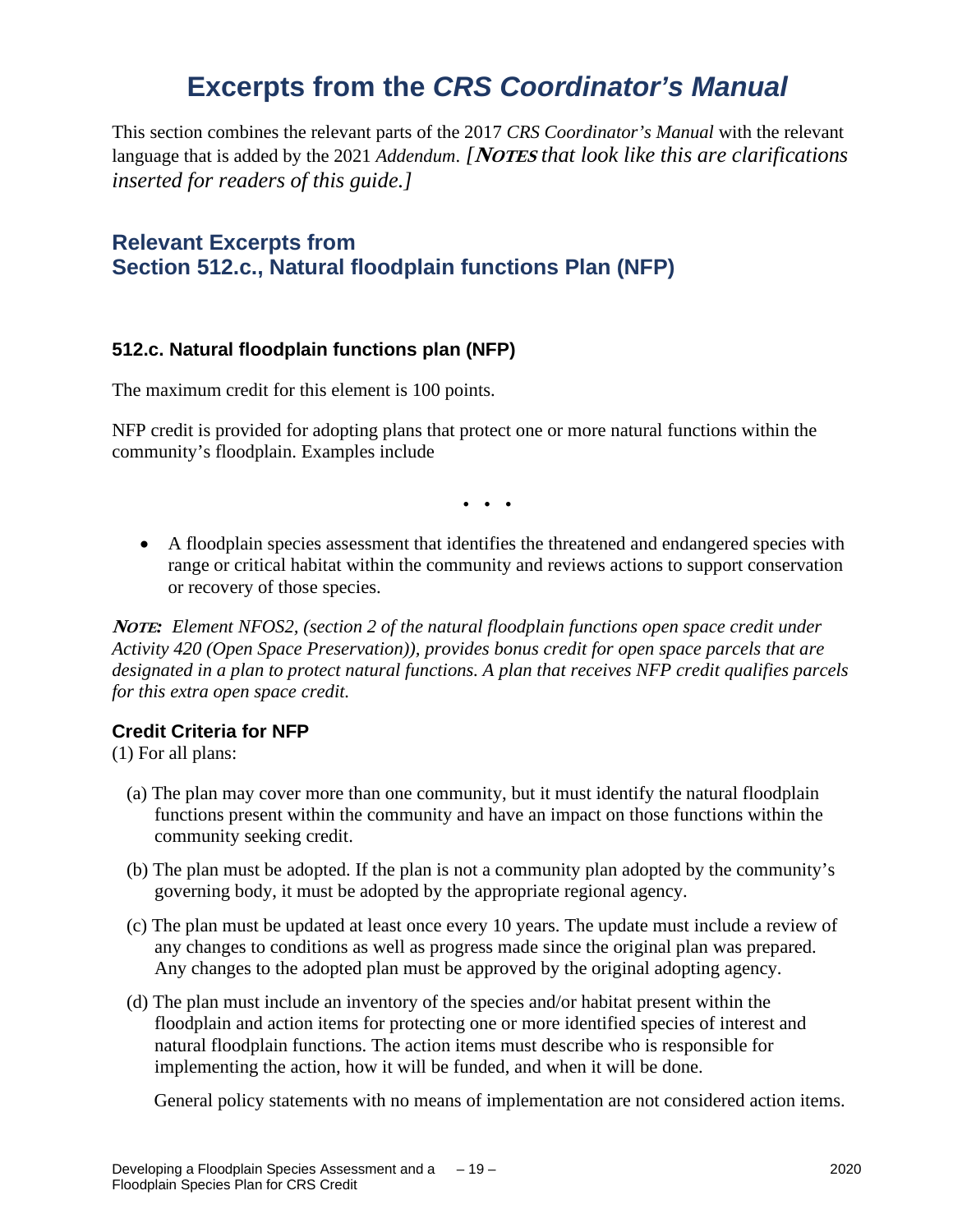- (e) There is no credit for a plan that addresses water quality issues prepared pursuant to a requirement for an NPDES (National Pollution Discharge Elimination System) permit. Plans to improve drainage, stormwater storage, or channel bank erosion may be credited under Activity 450 (Stormwater Management) or Activity 540 (Drainage System Maintenance). Plans that are produced as a requirement for a development permit are not credited.
- (2) For NFP1: A plan for NFP1 credit must include a comprehensive inventory of the natural floodplain habitat within the community. It must identify areas that warrant protection or preservation in order to maintain fully functioning habitat for the species of interest. Where threatened or endangered species are present, each species must be addressed and a restoration plan must be included.
- (3) For NFP2: This sub-element credits other plans that meet the credit criteria listed in (1), but that do not address the entire SFHA or all of the species present. These could be single-issue or single-species plans or plans that cover only one area of the community's floodplain
- (4) For FSA: This sub-element credits a floodplain species assessment that identifies all threatened and endangered species that have been listed or proposed for listing by the U.S. Fish & Wildlife Service or by the National Marine Fisheries Service and that have range or critical habitat anywhere within the community, relates their locations to the floodplain, and reviews current and feasible conservation and recovery actions that could receive CRS credit. The draft document must be circulated to federal, state, and private organizations that have expertise in protecting threatened and endangered species. A floodplain species assessment must meet credit criteria  $(1)(a)$ ,  $(c)$ , and  $(e)$ .
- (5) For FSP: This sub-element credits taking another step after a floodplain species assessment: a plan that revises the floodplain species assessment and adds action items based on the comments and input from the reviewers to make a plan of action. Credit for element FSA is a prerequisite for FSP credit.

A plan for FSP credit must meet all of credit criterion (1) with the following exception: a plan for FSP credit (criterion (1)(d)) is not required to include an inventory of all threatened and endangered species but may focus instead on selected species, based on the comments and recommendations of the reviewers of the FSA-credited assessment. The community must also prepare and submit an annual evaluation report that meets the credit criteria of a floodplain management plan in Section 512.a, Step 10.

**[NOTE:** *Excerpts from Section 512., Step 10 a begin on page 22 of this guide.]*

Additional guidance for preparing assessments for FSA and FSP credit is listed in Section 514.e.

#### **Credit Points for NFP**

 $NFP =$  the total of the following, up to the maximum of 100 points

NFP1 = 100 points, for a plan, or combination of plans, that meets credit criteria (1) and (2) and covers the entire SFHA within a community

 $NFP2 = 15$  x the number of plans that meet credit criterion (1), up to four plans (60 points maximum)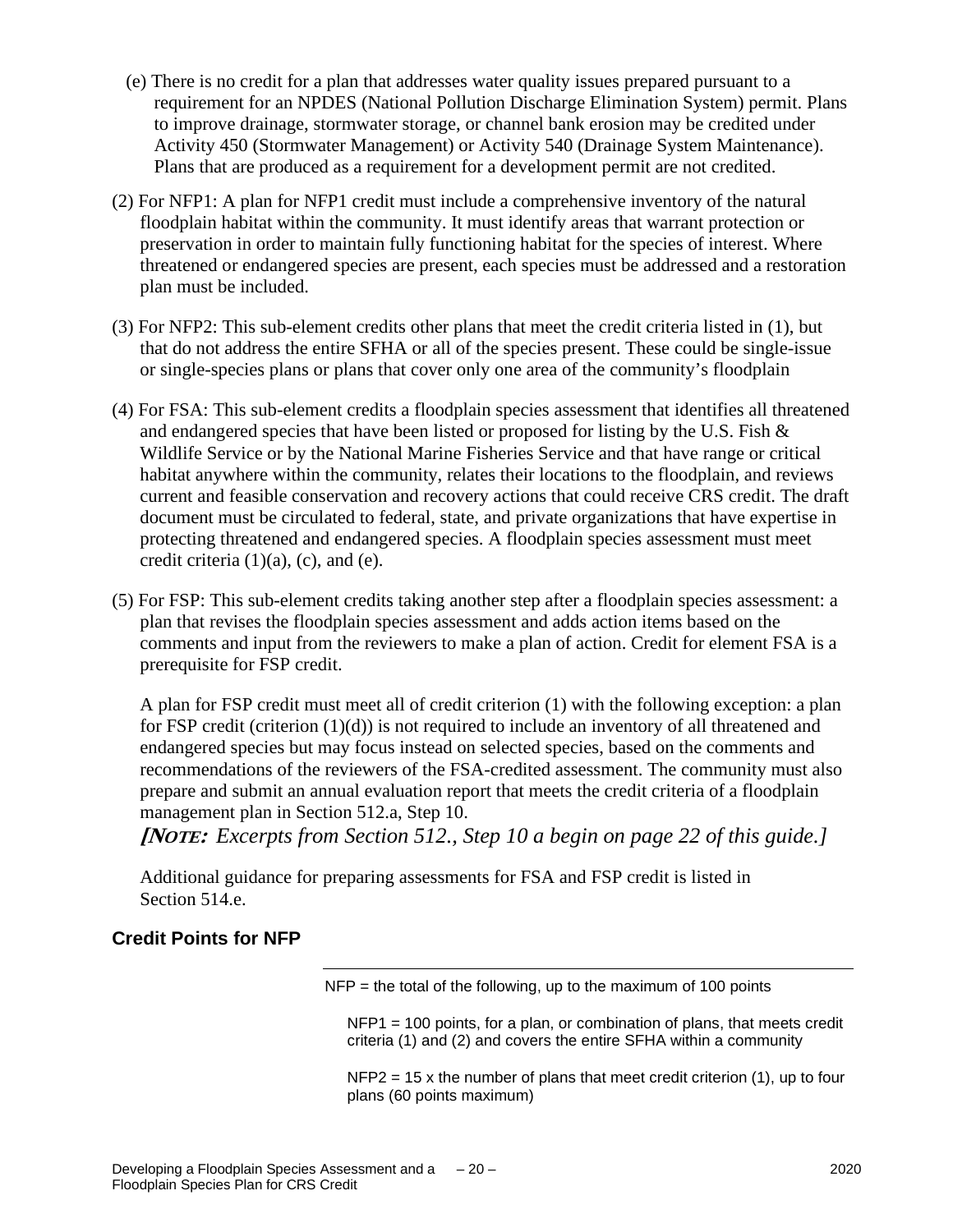FSA = 15 points for preparing and circulating a floodplain species assessment

FSP = 85 points for preparing and adopting a floodplain species plan

#### **Impact Adjustment for NFP**

There is no impact adjustment for this element. The NFP1 plan must cover the entire community or all of the community's SFHAs. Each NFP2 plan receives 15 points regardless of the extent of the area covered.

The assessment for FSA credit must start with an inventory of all threatened and endangered species that have range or critical habitat anywhere in the community. For the action plan that qualifies for FSP credit, however, that list may be trimmed down to focus on selected species or areas. Thus, no impact adjustment is needed for either of these sub-elements.

#### **Documentation for NFP Provided by the Community**

(1) At each verification visit,

- (a) A copy of each plan, assessment, or update that the community wants credited.
- (b) A copy of the resolution or other formal adoption action for each plan credited under NFP or FSP.
- (2) With the annual recertification,
	- (a) A copy of the FSP annual evaluation report (Section 512.c, credit criterion (5)). The recertification submittal must also document how the evaluation report and update were made available to the media and the public, if this information is not included in the evaluation report.